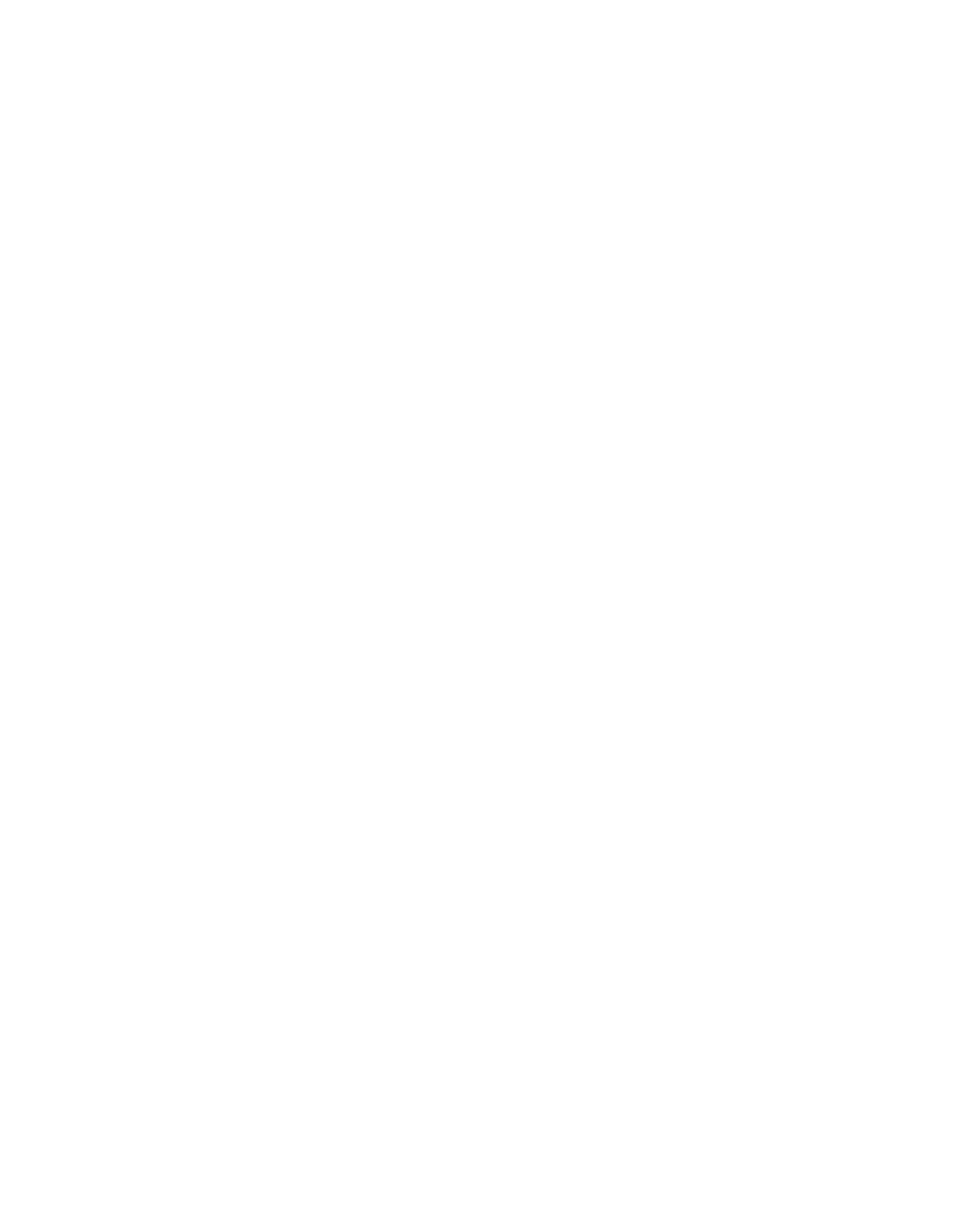

## **Office of the State Auditor Financial and Compliance Division Investigations Law Enforcement Division Performance Audit Division Property Division**

A legally mandated account of misappropriated or misspent public funds and the actions taken by the Office of the State Auditor for their recovery and their return to the appropriate entities in Fiscal Year 2014.

## AUDIT EXCEPTIONS REPORT FISCAL YEAR 2014

**PUBLISHED IN ACCORDANCE WITH THE REQUIREMENTS OF SECTIONS 7-7-77, 7-7-79, 7-7-217 AND 7-7-219 MISSISSIPPI CODE ANNOTATED (1972)**

> **STACEY E. PICKERING STATE AUDITOR**

*The Office of the State Auditor does not discriminate on the basis of race, religion, national origin, sex, age or disability.*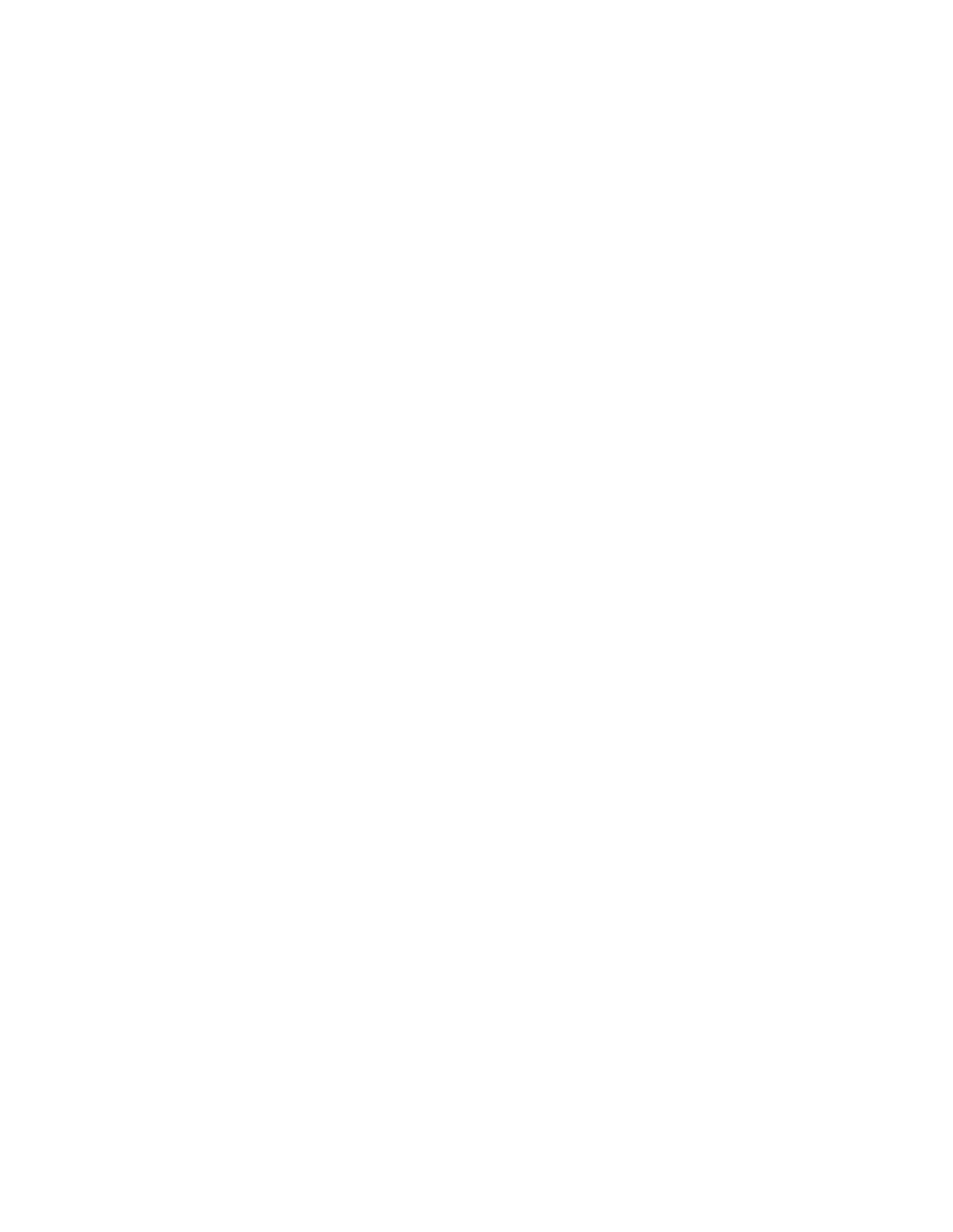

### **OFFICE OF THE STATE AUDITOR STACEY E. PICKERING AUDITOR**

July 31, 2014

Honorable Phil Bryant, Governor Honorable Tate Reeves, Lieutenant Governor Honorable Lynn Fitch, Treasurer Honorable Philip Gunn, Speaker of the House Honorable Terry W. Brown, President Pro Tempore of the Senate Honorable Greg Snowden, Speaker Pro Tempore of the House Members of the Mississippi State Legislature

Dear Ladies and Gentlemen:

As you are aware, it is my duty to report to you the specific exceptions taken by the Office of the State Auditor during Fiscal Year 2014, as required by Sections 7-7-77, 7-7-79, 7-7-217 and 7-7-219, Mississippi Code Annotated (1972). This letter is a summary of the Special Report on Audit Exceptions for Fiscal Year 2014. The full report can be accessed on the internet at <http://www.osa.state.ms.us/documents/investigative/inv2014.pdf>.

An audit *"exception"* indicates that a violation of the law or an accounting error has resulted in a misappropriation or an incorrect expenditure of public funds. As a result, the money must be repaid.

The *"exceptions"* included in this report may refer to disallowed expenditures by officials who assumed the responsibility of reimbursing the appropriate entity when an audit exception was taken by the Office of the State Auditor. To those officials who cooperated with this effort we are sincerely grateful. Both the taxpayers and this agency benefited from their willingness to assure accountability in government.

The County Audit Section recovered disallowed expenditures totaling **\$139,299.47**. These exceptions involved officials exceeding the fee cap and miscellaneous disallowed expenditures by chancery clerks and circuit clerks and are recorded as "paid in full and settled to the appropriate fund directly."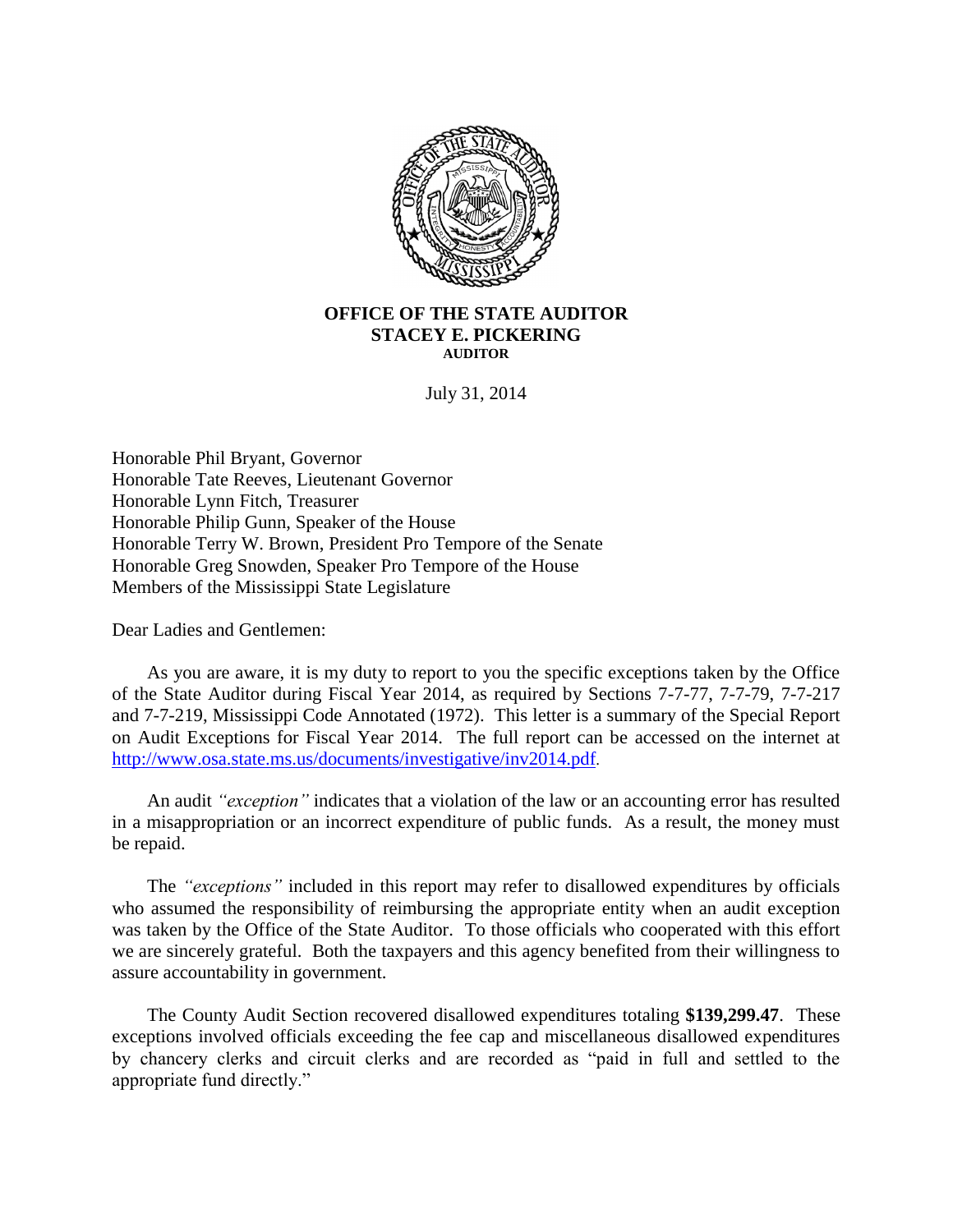Page Two July 31, 2014

The Investigations Law Enforcement Division issued twenty-nine formal demands for \$2,899,208.53 and nine informal demands for a total of \$22,247.99 and recovered misspent or embezzled funds totaling **\$1,354,437.15**. 1

The Property Division recovered funds totaling **\$23,639.99**. These incidents involved missing equipment and are recorded as "paid in full and settled to the appropriate entity."

The total amount of funds recovered by the Office of the State Auditor for Fiscal Year ending June 30, 2014 was **\$1,517,376.61.**

The Office of the State Auditor continues to serve as a watchdog organization to ensure that tax dollars are protected, and we pledge to perform our jobs with integrity, honesty and a commitment to excellence. We continue to protect the public's trust through evaluations of accounting practices and aggressive investigations of alleged wrongdoing. We believe the taxpayers of Mississippi deserve no less.

Serving Mississippi Together,

 Stacey E. Pickering State Auditor

SEP/sss

 $\overline{a}$ 

<sup>1</sup> *This amount reflects funds collected on current and previous fiscal year exceptions and current fiscal year monies paid and settled to the appropriate entities directly. Prior Fiscal Year payments are not included in these amounts.*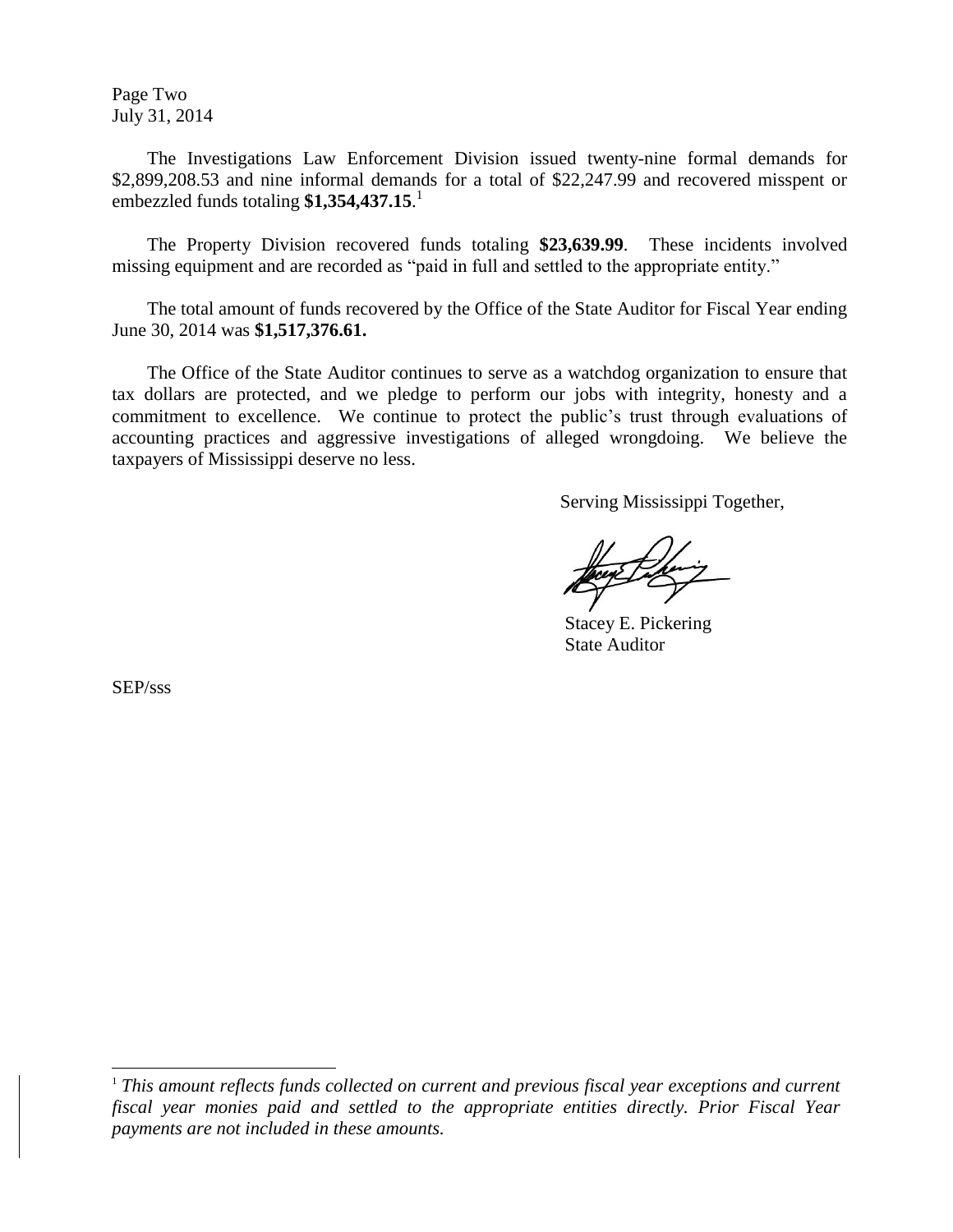

## *TABLE OF CONTENTS*

| 1. Financial and Compliance Division                                                                      |
|-----------------------------------------------------------------------------------------------------------|
| No Exceptions Taken by the State Agency Audit Section<br><b>Exceptions Against State Agency Officials</b> |
| No Exceptions Taken by the CPA Audit Review Section<br><b>Exceptions Against Government Officials</b>     |
| <b>Exceptions Against County Officials</b>                                                                |
| 2. Investigations Division<br><b>Civil and Criminal Cases</b>                                             |
| <b>Exceptions Taken and Criminal Charges Filed</b>                                                        |
| <b>3. Performance Audit Division</b>                                                                      |
| Exceptions Taken by the Performance Audit Division35-36<br><b>Exceptions Taken</b>                        |
| <b>4. Property Division</b>                                                                               |
| <b>Exceptions Taken for Missing Property</b>                                                              |
|                                                                                                           |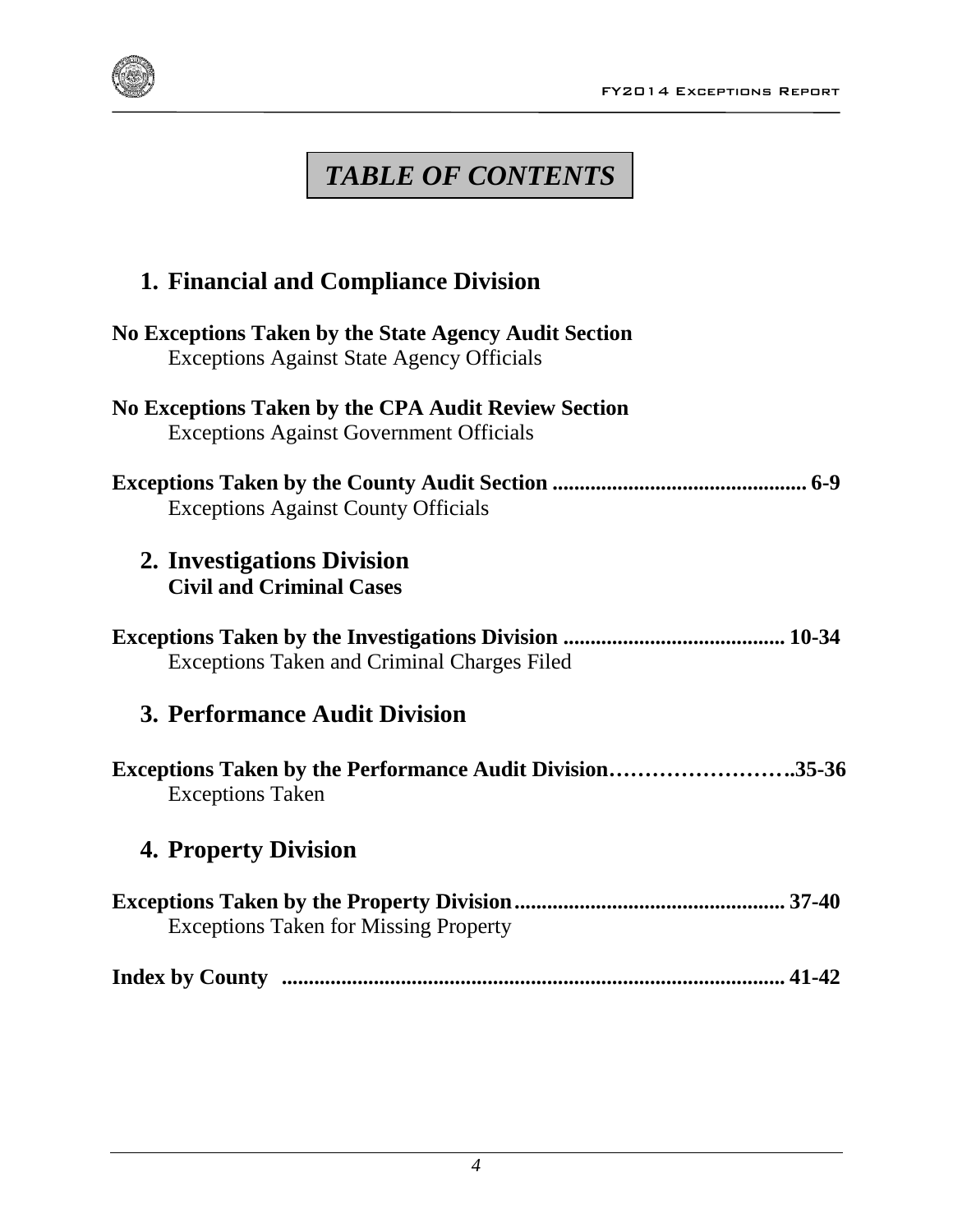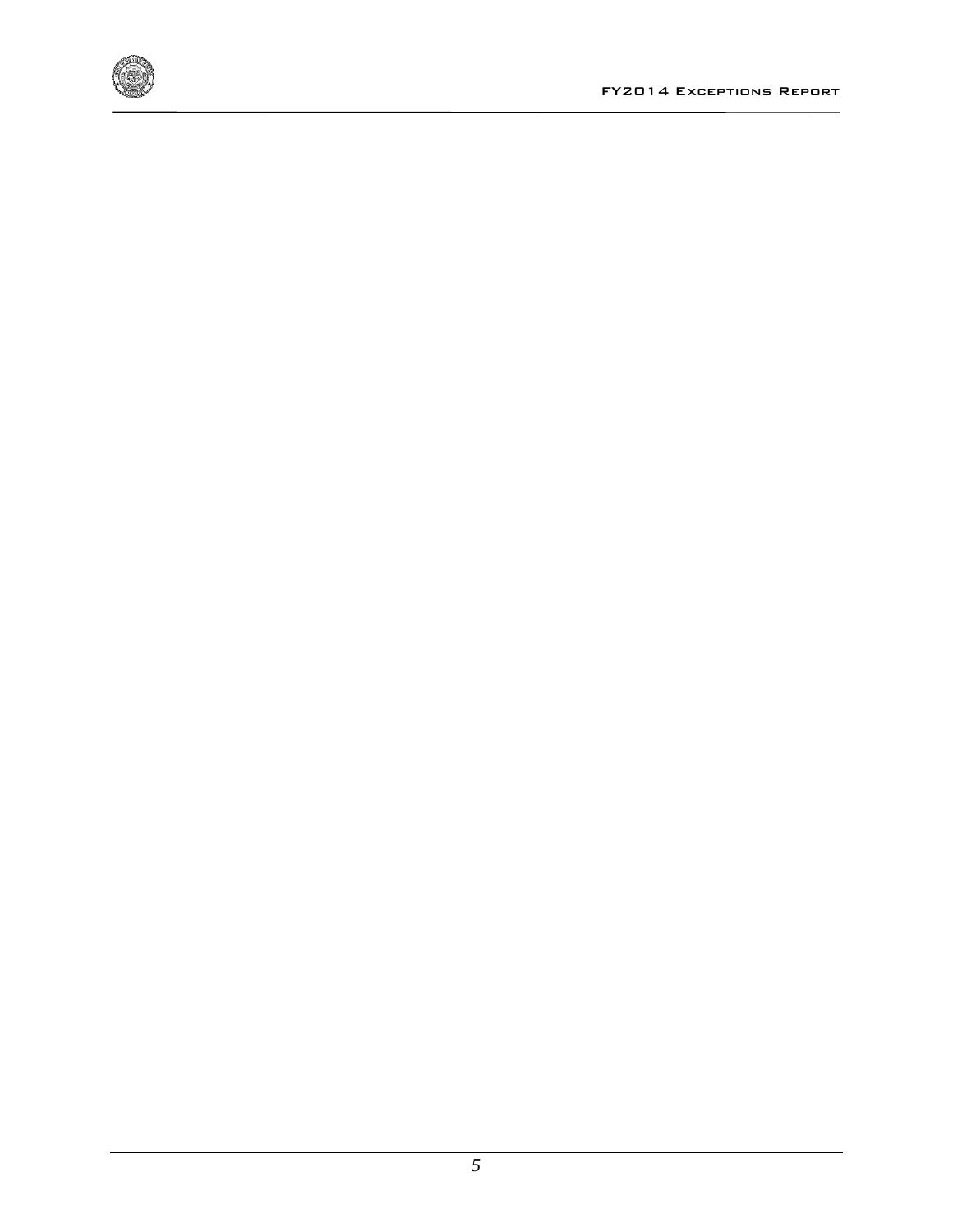



## **EXCEPTIONS TAKEN BY THE COUNTY AUDIT SECTION**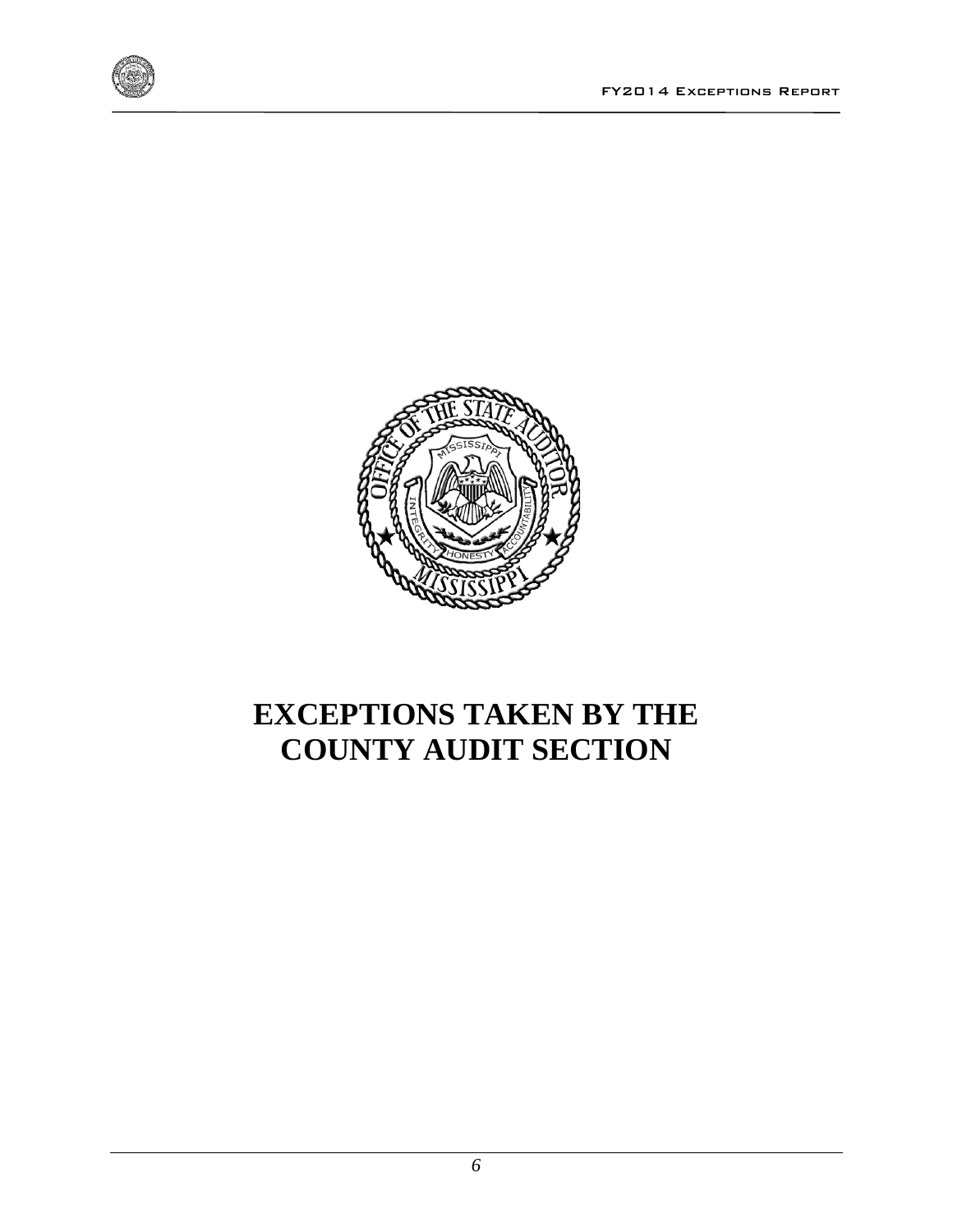

## *CLARKE COUNTY*

## *COUNTY OFFICIAL*

**Chancery Clerk, Angie Chisholm \$61,939.00** Exceeded Fee Cap

Status: Paid in full and settled to the appropriate fund directly.

## *GEORGE COUNTY*

### *COUNTY OFFICIAL* **Chancery Clerk, Cammie Byrd \$3,550.00** Disallowed Expenses

Status: Paid in full and settled to the appropriate fund directly.

## *KEMPER COUNTY*

| <b>COUNTY OFFICIAL</b><br><b>Chancery Clerk, Sherline D. Watkins</b><br><b>Land Redemption Shortage</b> | \$4,073.54  |
|---------------------------------------------------------------------------------------------------------|-------------|
| <b>Status:</b> Paid in full and settled to the appropriate fund directly.                               |             |
| <b>Chancery Clerk, Sherline D. Watkins</b><br>Overpayment of Statutory Fees                             | \$3,683.51  |
| <b>Status:</b> Paid in full and settled to the appropriate fund directly.                               |             |
| <i><b>LINCOLN COUNTY</b></i>                                                                            |             |
| <b>COUNTY OFFICIAL</b>                                                                                  |             |
| <b>Chancery Clerk, Tillmon Bishop</b><br><b>Land Redemption Overage</b>                                 | \$25,812.18 |
| <b>Status:</b> Paid in full and settled to the appropriate fund directly.                               |             |
| <b>Chancery Clerk, Tillmon Bishop</b><br>Unreimbursed Payroll                                           | \$21,636.18 |
| <b>Status:</b> Paid in full and settled to the appropriate fund directly.                               |             |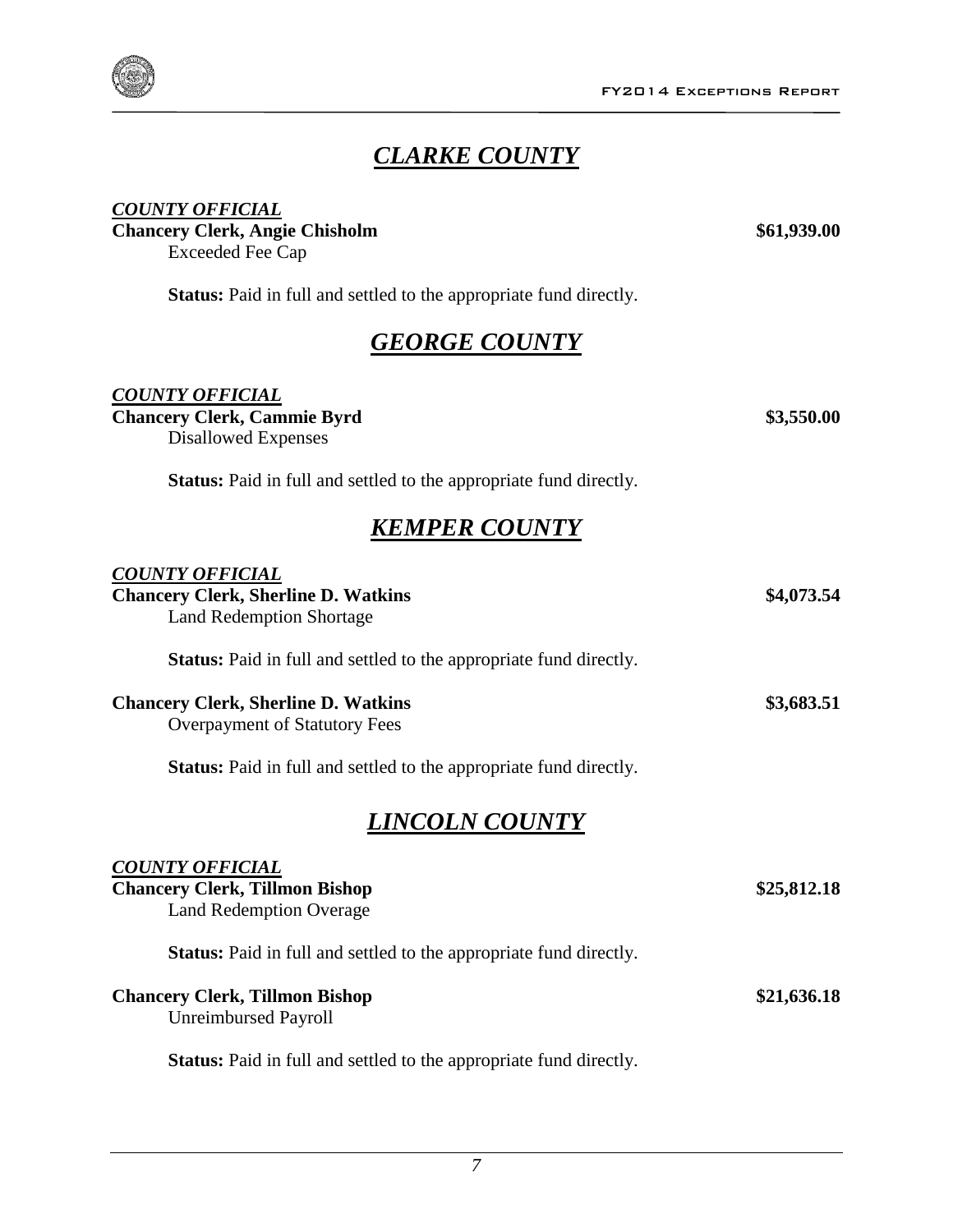

## *MARSHALL COUNTY*

## *COUNTY OFFICIALS*

**Chancery Clerk, C.W. "Chuck" Thomas \$1,243.00** Disallowed Expenses

**Status:** Paid in full and settled to the appropriate fund directly.

## *OKTIBBEHA COUNTY*

## *COUNTY OFFICIAL*

**Circuit Clerk, Glenn Hamilton \$529.00** Disallowed Expenses

Status: Paid in full and settled to the appropriate fund directly.

## *SCOTT COUNTY*

| <b>COUNTY OFFICIALS</b><br><b>Circuit Clerk, Joe Rigby</b><br><b>Exceeded Fee Cap</b> | \$7,891.48 |  |
|---------------------------------------------------------------------------------------|------------|--|
| <b>Status:</b> Paid in full and settled to the appropriate fund directly.             |            |  |
| <b>Circuit Clerk, Joe Rigby</b><br><b>Missing Funds</b>                               | \$2,085.00 |  |
| <b>Status:</b> Paid in full and settled to the appropriate fund directly.             |            |  |
| <i>STONE COUNTY</i>                                                                   |            |  |
| <b>COUNTY OFFICIALS</b><br><b>Chancery Clerk, Gerald Bond</b><br>Disallowed Expenses  | \$1,095.41 |  |
| <b>Status:</b> Paid in full and settled to the appropriate fund directly.             |            |  |
| Circuit Clerk, William K. Hatten<br>Disallowed Expenses                               | \$563.76   |  |
| <b>Status:</b> Paid in full and settled to the appropriate fund directly.             |            |  |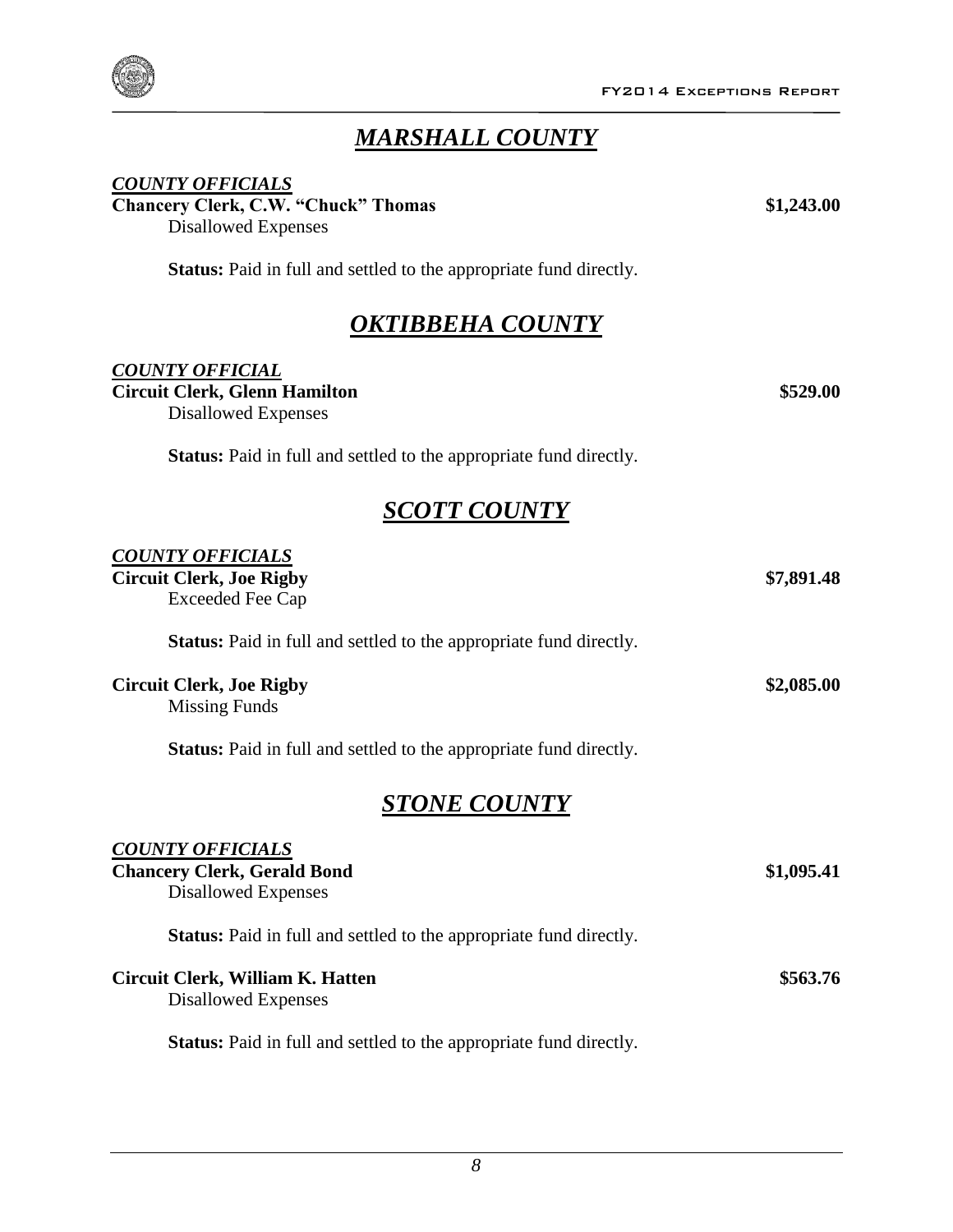

## *UNION COUNTY*

| <b>COUNTY OFFICIALS</b>                                                   |            |
|---------------------------------------------------------------------------|------------|
| <b>Chancery Clerk, Annette Hickey</b>                                     | \$1,644.00 |
| Disallowed Expenses                                                       |            |
| <b>Status:</b> Paid in full and settled to the appropriate fund directly. |            |
| <b>Circuit Clerk, Phyllis Stanford</b>                                    | \$1,238.00 |
| Disallowed Expenses                                                       |            |
| <b>Status:</b> Paid in full and settled to the appropriate fund directly. |            |
| <i>WINSTON COUNTY</i>                                                     |            |
| <b>COUNTY OFFICIAL</b>                                                    |            |
| <b>Chancery Clerk, Julie Cunningham</b>                                   | \$2,315.41 |

Unreimbursed Payroll

Status: Paid in full and settled to the appropriate fund directly.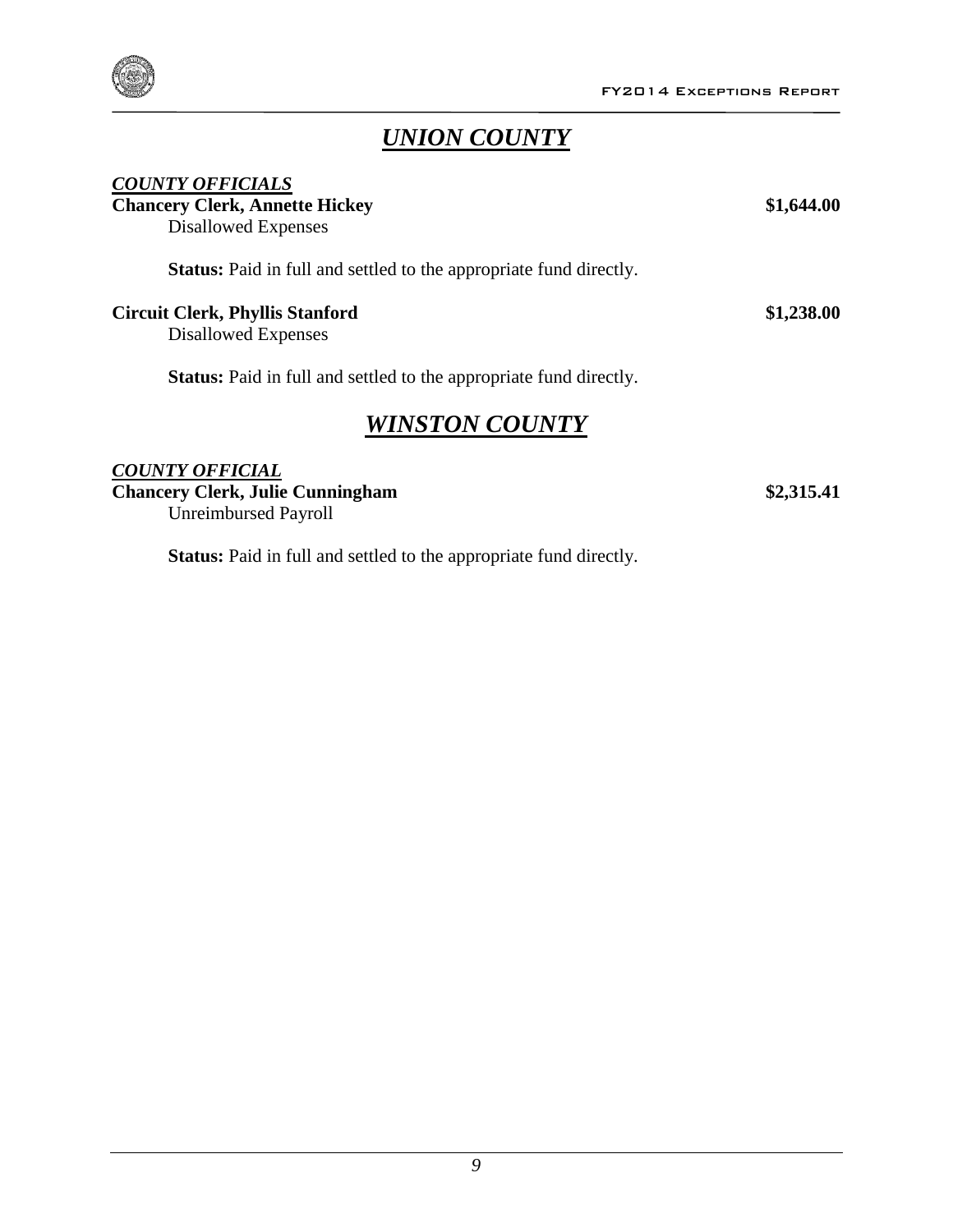



## **EXCEPTIONS TAKEN AND CRIMINAL CHARGES FILED BY THE INVESTIGATIONS LAW ENFORCEMENT DIVISION**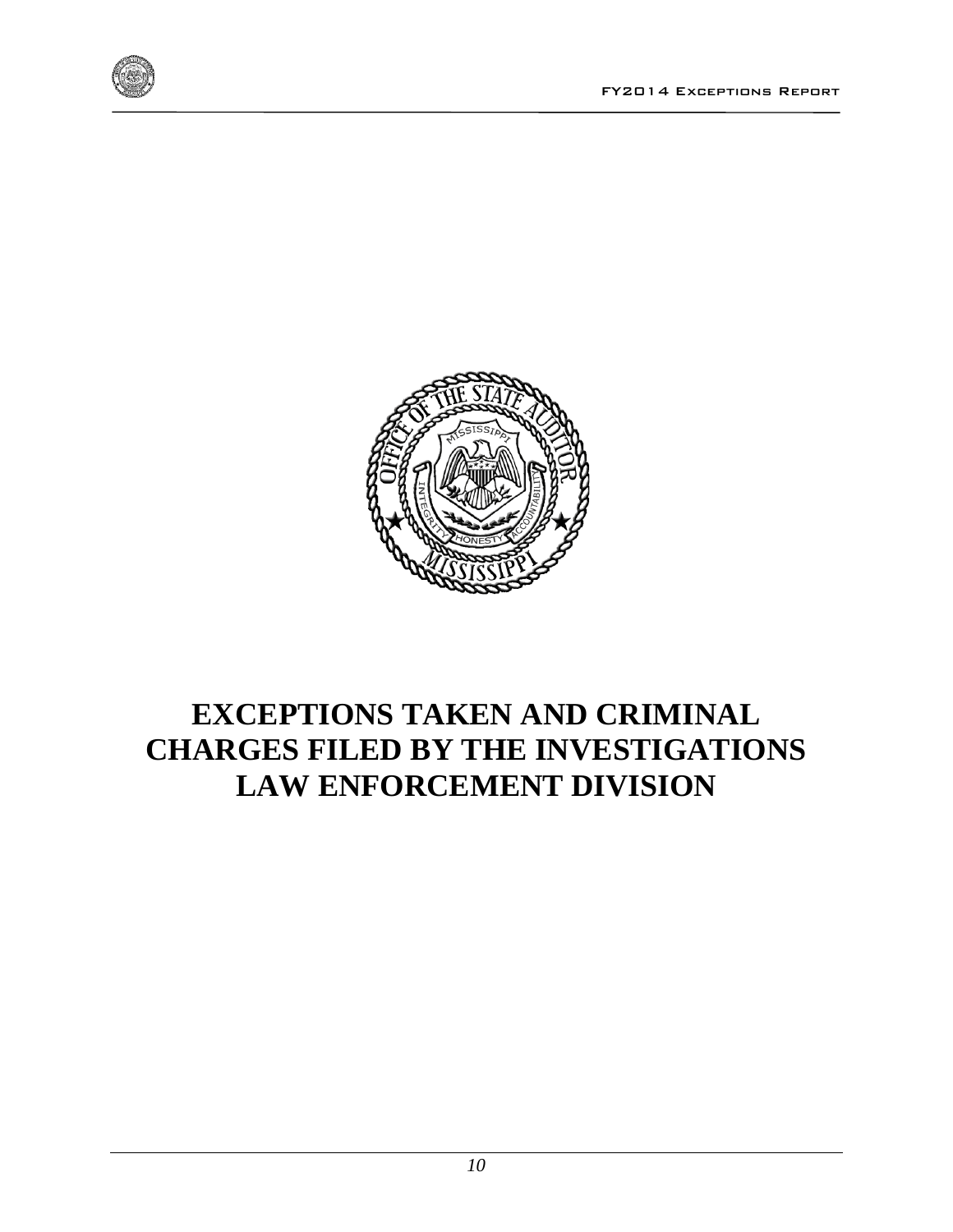## *BOLIVAR COUNTY*

## *WEST BOLIVAR SCHOOL DISTRICT*

**Business Manager, Wandra Wade \$336.60**

Falsifying Records

**Status:** A written informal demand in the amount of \$336.60 was issued on January 2, 2014. For Fiscal Year 2014, payment in the amount of \$336.60 has been received, balance paid in full and returned to the appropriate deserving entity.

## **Computer Technician, Raymon Kelly 6676.57**

Falsifying Records

**Status:** A written informal demand in the amount of \$676.57 was issued on January 2, 2014. For Fiscal Year 2014, payment in the amount of \$676.57 has been received, balance paid in full and returned to the appropriate deserving entity.

## *COPIAH COUNTY*

## *MUNICIPALITY OF HAZLEHURST*

**Alderman, Frank Jones \$391.33**

Falsifying Records

**Status:** A written formal demand in the amount of \$391.33 was issued on August 21, 2013. For Fiscal Year 2014, payment in the amount of \$391.33 has been received, balance paid in full and returned to the appropriate deserving entity.

### **Alderwoman, Shirley Sandifer \$418.54**

Falsifying Records

**Status:** A written formal demand in the amount of \$418.54 was issued on August 21, 2013. For Fiscal Year 2014, payment in the amount of \$418.54 has been received, balanced paid in full and returned to the appropriate deserving entity.

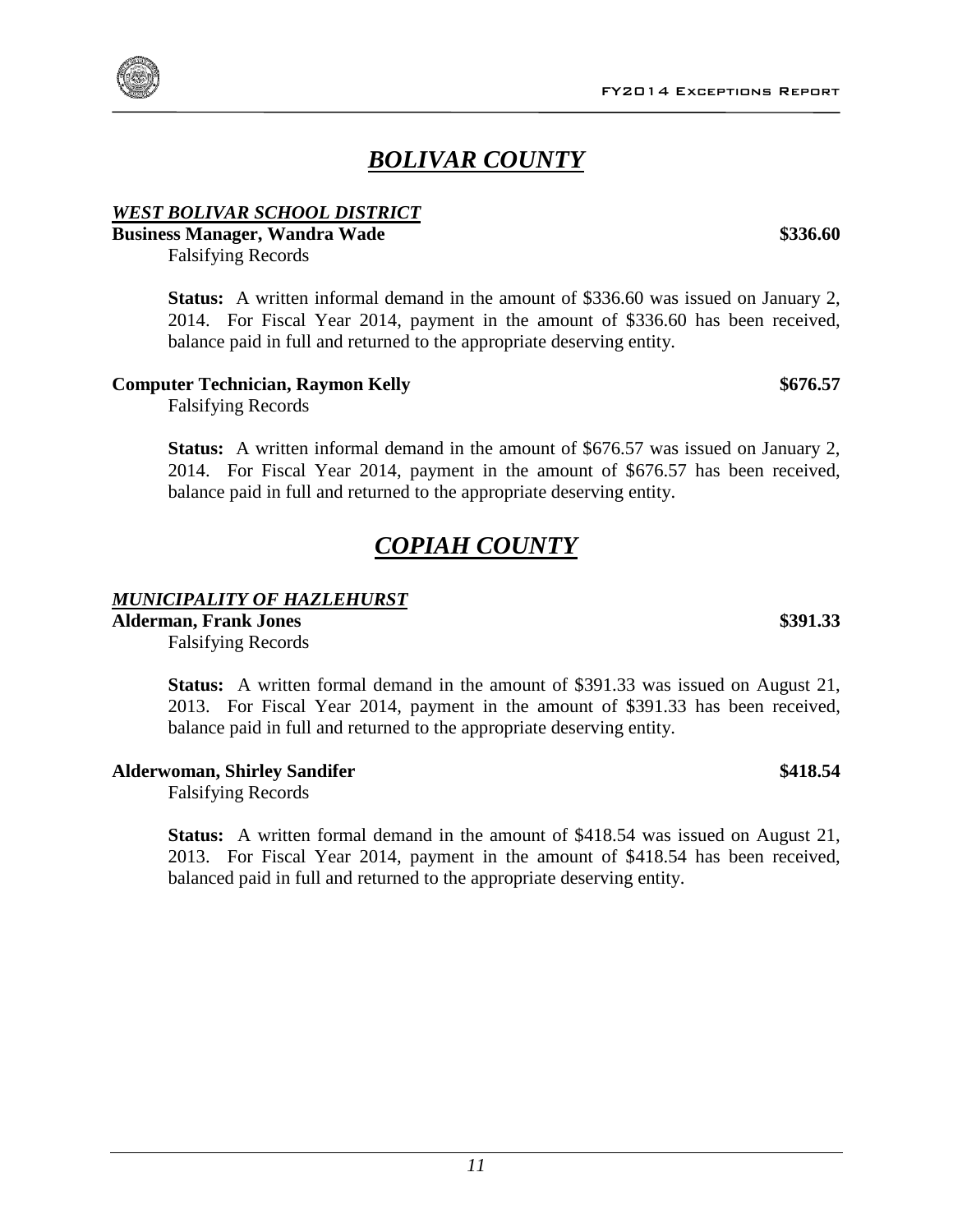## *DESOTO COUNTY*

### *COUNTY OFFICIAL* **Former Mayor, Greg Davis \$181,815.66** Misuse of Public Funds

**Status:** A written formal demand in the amount of \$170,782.28 was issued on November 2, 2011. A second formal demand was issued on April 20, 2012, for an additional \$11,033.38. For Fiscal Year 2012, payment in the amount of \$96,000.00 was received, and \$11,900.39 credit for receipts was given, leaving a balance of \$73,915.27. On December 18, 2012, Davis was indicted on two counts of Embezzlement by a Public Official and One Count of False Pretense. A civil case was tried and on May 20, 2014, the Hinds County Chancery Court ruled in favor of the State Auditor's Office and ordered Davis to repay \$73,915.27. Davis is appealing the ruling. On June 11, 2014, Davis was found guilty of Embezzlement and making False Representations to Defraud the government, and was sentenced to ten years in prison, with two and a half years to serve, and seven and a half years of probation. Davis was also ordered to pay restitution in the amount of \$17,827.14 to the City of Southaven and \$1,000.00 to OSA for investigative costs. Davis is appealing the verdict.

## *FORREST COUNTY*

## *MISSISSIPPI MILITARY DEPARTMENT*

**Former MS Youth Challenge Dining Facility Manager, Jerry Howard \$84,788.87** Misappropriation of Funds

**Status:** On May 24, 2014, Howard was arrested for Grand Larceny. Howard purchased food and other kitchen items for the MS Youth Challenge Program and converted them to personal use. The investigation remains active.

## *FRANKLIN COUNTY*

## *FRANKLIN COUNTY SCHOOL DISTRICT*

**Former Business Manager, Ramona Mullins \$86,285.36**

Embezzlement

**Status:** A written formal demand in the amount of \$86,285.36 was issued on September 4, 2012. On December 12, 2012, Mullins was sentenced to serve three years in the custody of the MDOC and pay restitution in the amount of \$86,285.36. For Fiscal Year 2013, a negotiated settlement in the amount of \$75,000.00 has been received from her bond and returned to the appropriate deserving entity. For Fiscal Year 2014, payments in the amount of \$1,130.00 have been received, leaving a balance of \$10,155.36.

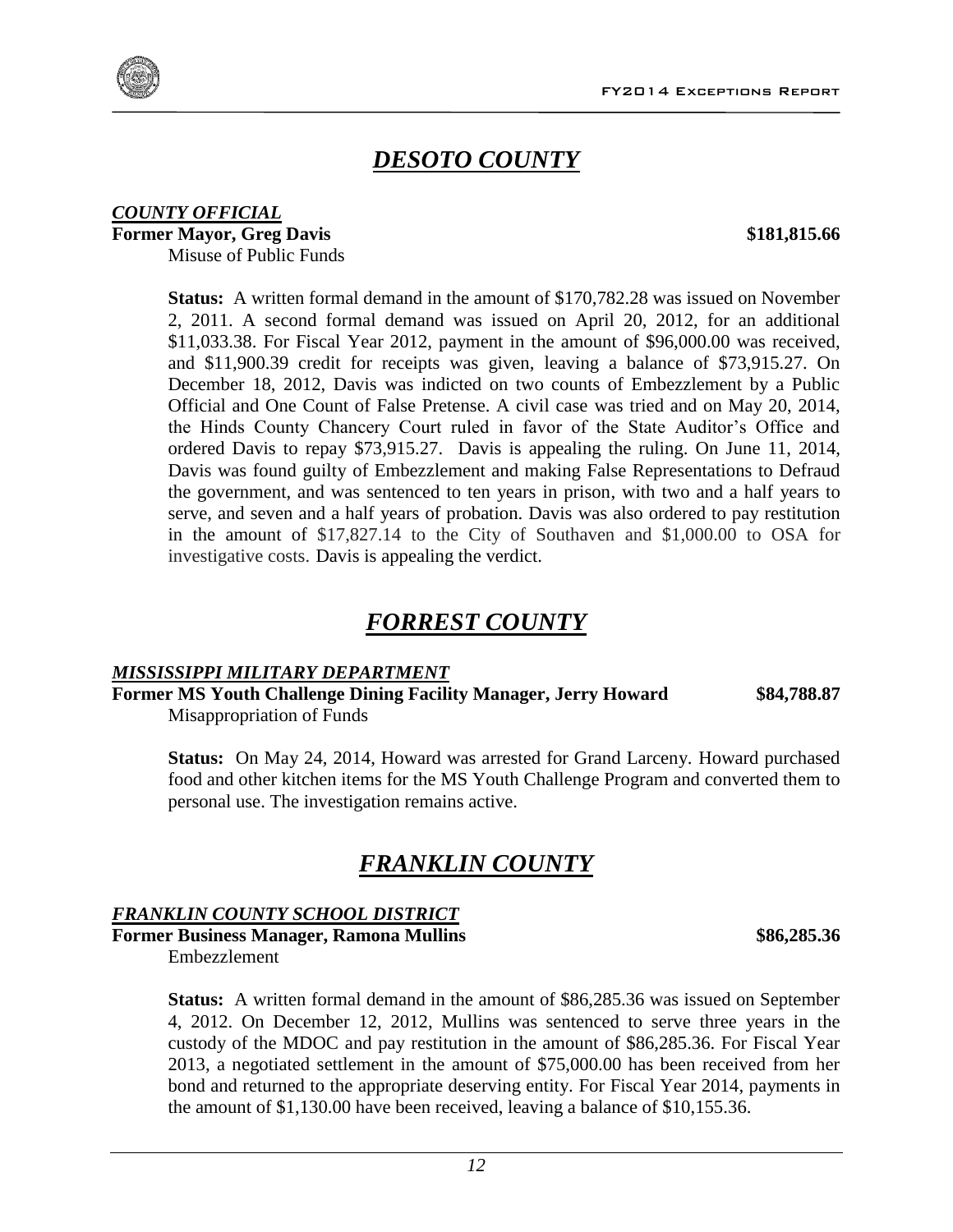## *FRANKLIN COUNTY cont'd*

## *COUNTY OFFICIAL*

## **Supervisor, George Collins \$2,656.91**

Misappropriation of Funds

**Status:** A written formal demand in the amount of \$2,656.91 was issued on August 29, 2013. For Fiscal Year 2014, payment in the amount of \$2,656.91was received, balance paid in full and returned to the appropriate deserving entity.

## *GREENE COUNTY*

## *COUNTY OFFICIAL*

**Former Chancery Clerk, Latricia Cornelson \$6,000.00** Embezzlement

**Status:** On November 26, 2012, Cornelson pled guilty to two counts of Embezzlement and was sentenced to ten years, suspended in custody of the MDOC, four years of probation, and restitution in the amount of \$6,000.00. She also agreed to never work in a city, county, or state job in the future. For Fiscal Year 2014, payments in the amount of \$200.00 have been received, leaving a balance of \$4,400.00.

## *GRENADA COUNTY*

## *COUNTY OFFICIAL*

**Former Deputy Tax Collector, Ann B. Parks \$11,948.60** Embezzlement

**Status:** On January 29, 2009, Ann B. Parks pled guilty to four counts of Embezzlement. Parks was sentenced to eight years, suspended, five years of probation and was ordered to pay restitution in the amount of \$11,703.36. A formal written demand in the amount of \$11,948.60 was issued on February 10, 2009, and transmitted to the Office of the Attorney General on March 10, 2009. For Fiscal Year 2014, payments in the amount of \$2,271.61 have been received, balance paid in full and returned to the appropriate deserving entity.

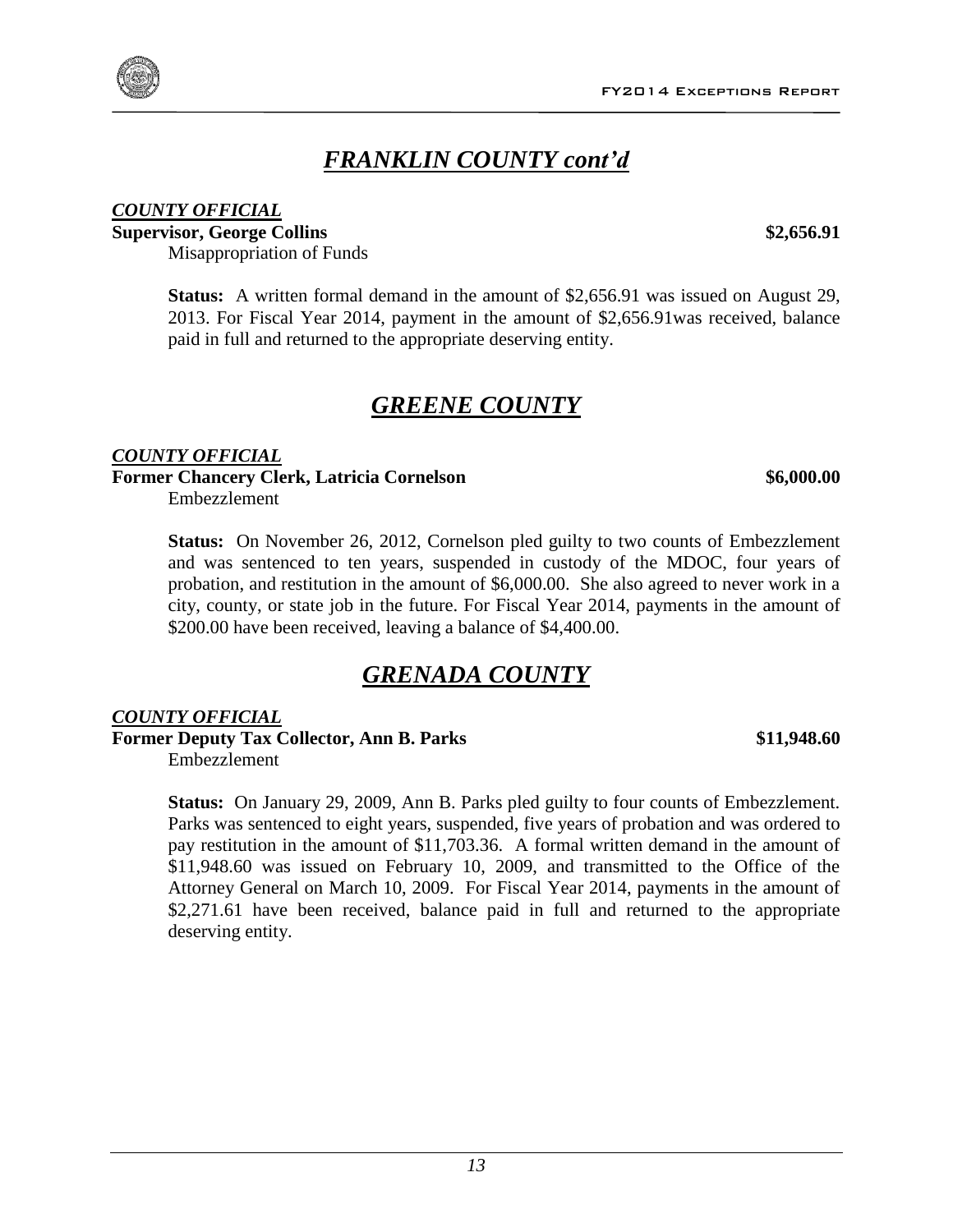FY2014 Exceptions Report



## **Former Videographer, Samantha Hebert \$1,126.36**

Misuse of Public Funds

**Status:** A written formal demand in the amount of \$1,126.36 was issued on November 7, 2013.

## *HARRISON COUNTY*

## *MISSISSIPPI COAST COLISEUM*

## **Former Box Office Assistant Manager, Brian Gregory \$29,940.00**

Embezzlement

**Status:** On January 22, 2014, Gregory was arrested for Embezzlement. Payment in the amount of \$28,940.00 from his bond company was made directly to the entity. The investigation remains active.

## *MISSISSIPPI DEPARTMENT OF MARINE RESOURCES, FOUNDATION*

## **Former Chief of Marine Patrol, Walter Chataginer \$1,279.85**

Misuse of Public Funds

**Status:** A written formal demand in the amount of \$1,279.85 was issued on November 7, 2013. For Fiscal Year 2014, payment in the amount of \$1,279.85 has been received, balance paid in full and returned to the appropriate deserving entity.

## **Former Director of Artificial Reef Program, Kerwin Cuevas \$108,420.70**

Misuse of Public Funds

**Status:** On November 7, 2013, Cuevas was indicted by the grand jury on two counts of Embezzlement. A written formal demand in the amount of \$108,420.70 was issued on November 7, 2013. Cuevas is scheduled for trial August 14, 2014.

## **Marine Technician, Kerry Endris \$13,020.66**

Misuse of Public Funds

**Status:** A written formal demand in the amount of \$13,020.66 was issued on November 7, 2013.

## **Former Program Manager, Leslie Young Gollott \$117,593.10**

Embezzlement

**Status:** A written formal demand in the amount of \$117,593.10 was issued on November 7, 2013. On May 28, 2014, Gollot pled guilty to Embezzlement and was sentenced to two years under house arrest, followed by five years of probation, and ordered to pay restitution in the amount of \$30,305.22.



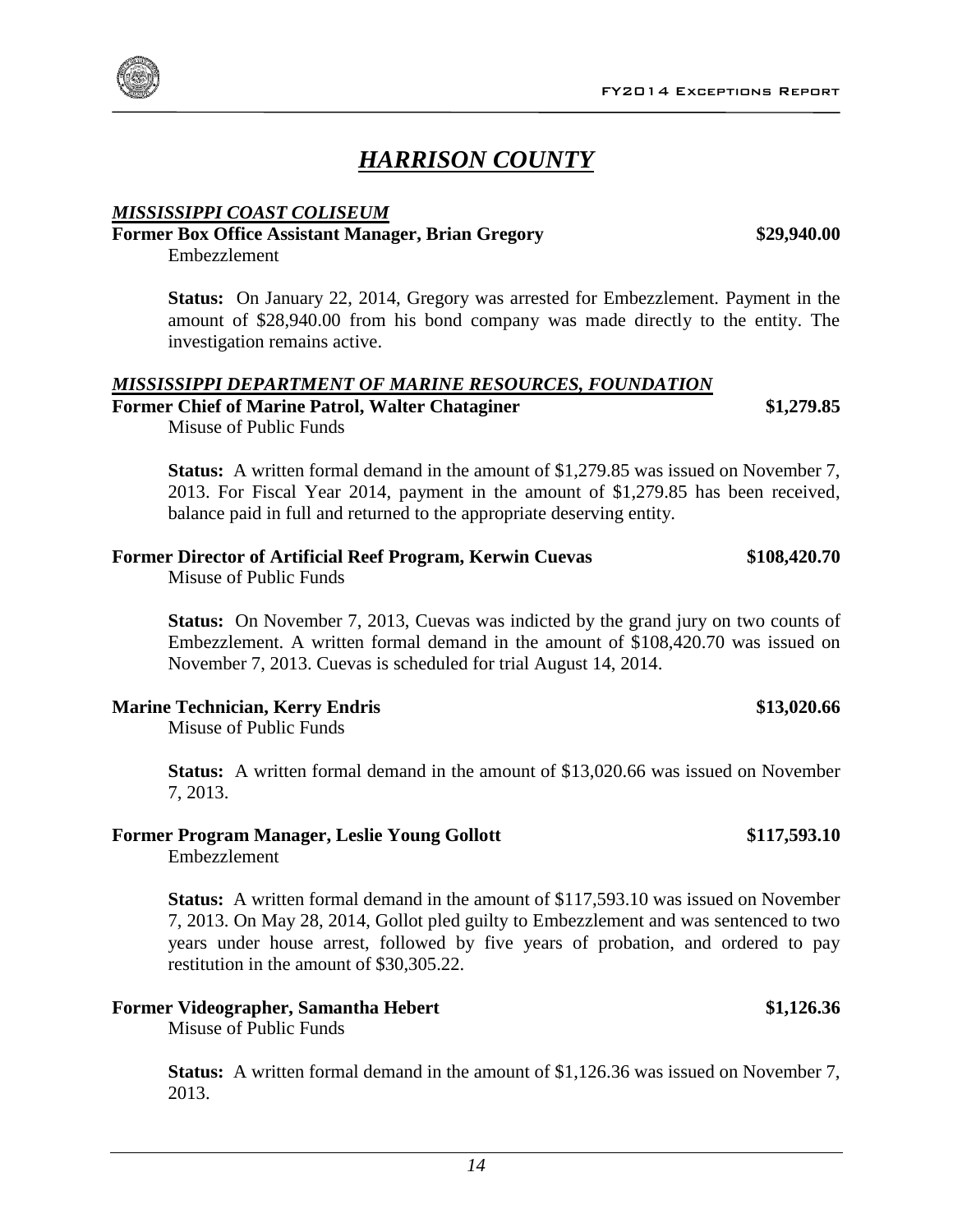## *HARRISON COUNTY cont'd*

### **Former Marine Technician, Jere Grant Larsen, Jr. \$1,342.08**

Embezzlement

**Status:** A written formal demand in the amount of \$1,342.08 was issued on November 7, 2013. For Fiscal Year 2014, payment in the amount of \$1,342.08 has been received, balance paid in full and returned to the appropriate deserving entity. On May 28, 2014, Larsen pled guilty to Embezzlement and was sentenced to two years of probation.

### **Former Public Relations Officer, Susan Perkins \$30,959.34**

Embezzlement

**Status:** A written formal demand in the amount of \$30,959.34 was issued on November 7, 2013. On May 28, 2014, Perkins pled guilty to Embezzlement and was sentenced to two years of probation.

### **Former Director of Coastal Management Programs, Sheila Shumate \$127,608.57** Misuse of Public Funds

**Status:** On Nov. 7, 2013, Shumate was indicted by the grand jury on six counts of Embezzlement. A written formal demand in the amount of \$127,608.57 was issued on November 7, 2013. Shumate is scheduled for trial in federal court September 22, 2014.

## **Former Executive Director, William W. Walker 1996 1997 1998 \$362,689.14**

Embezzlement

**Status:** A written formal demand in the amount of \$362,689.14 was issued on November 7, 2013. On March 10, 2014, Walker pled guilty to Embezzlement. On June 16, 2014, Walker was sentenced to five years in prison, three years supervised release, a fine of \$125, 000.00 and \$572,689.00 restitution.

## Former Chief of Staff, Joseph Ziegler, Jr.  $$258,268.75$

Misuse of Public Funds

**Status:** A written formal demand in the amount of \$258,268.75 was issued on November 7, 2013. Ziegler is scheduled for trial in federal court August 11, 2014.

## **Former City of D'Iberville Manager, Michael Janus \$180,000.00**

Fraud

**Status:** On February 10, 2014, Janus pled guilty to one count of Fraud. On June 16, 2014, Janus was sentenced to twenty-one months in prison and ordered to pay \$180,000.00 in restitution joint and severally with Scott Walker.

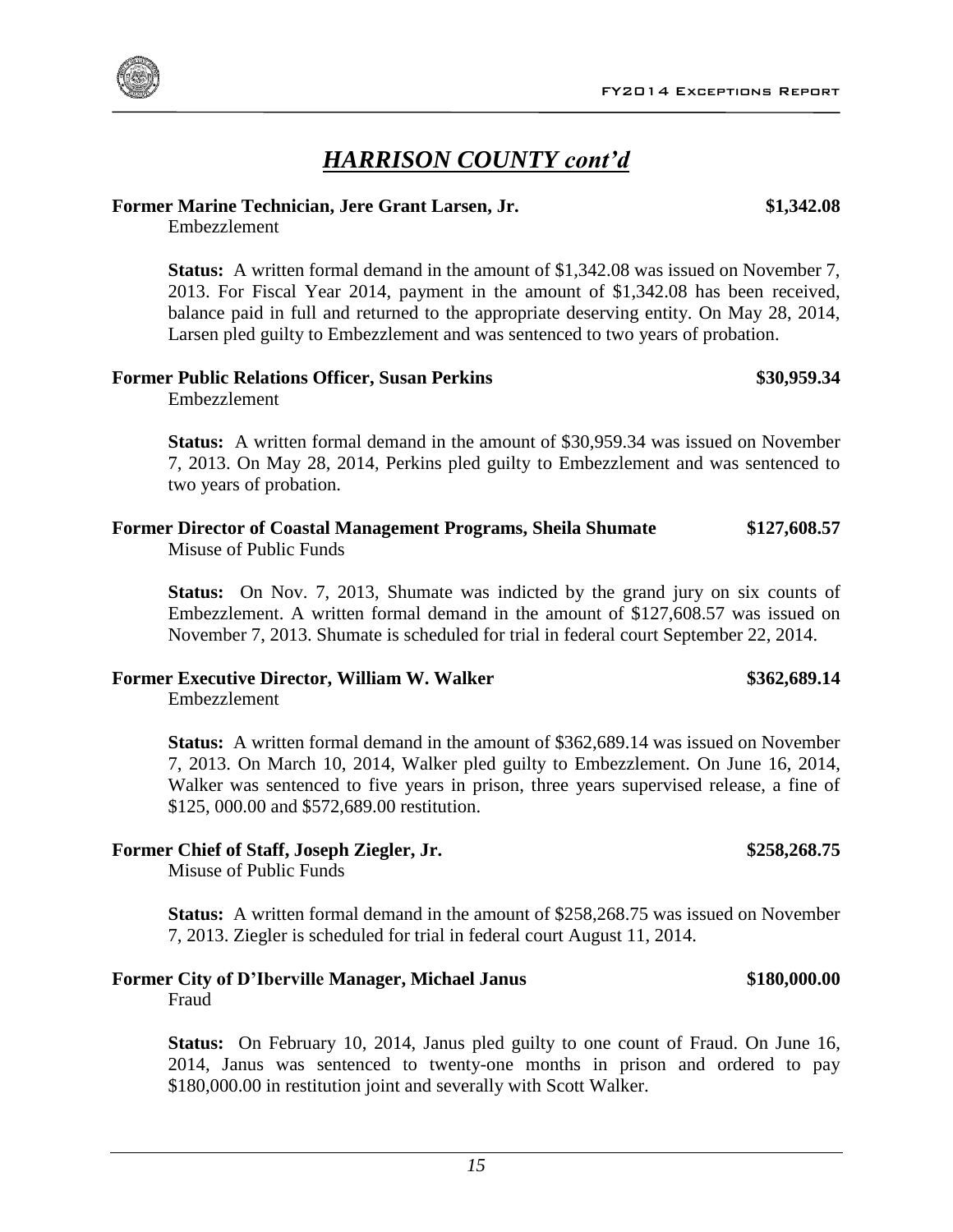## *HARRISON COUNTY cont'd*

### **Former Consultant, Scott Walker \$180,000.00** \$180,000.00

Fraud and Conspiracy

**Status:** On February 20, 2014, Walker pled guilty to Fraud and Conspiracy and was ordered to pay \$180,000.00 in restitution joint and severally with Michael Janus. On July 23, 2014, walker was sentenced to eighteen months in prison, three years post- release supervision, and restitution in the amount of \$390,000.00.

## *HINDS COUNTY*

### *MISSISSIPPI AGRIBUSINESS COUNCIL*

**Former, Contractor, Michael Walters \$132,385.13** 

Money Laundering

**Status**: On March 28, 2005, Michael Walters pled guilty to Money Laundering and was sentenced to serve eighteen months in prison. Walters was ordered to pay restitution in the amount of \$82,174.75. Formal written demand was issued on August 1, 2005, and transmitted to the Office of the Attorney General on September 1, 2005. For Fiscal Year 2014, payments in the amount of \$800.00 were received leaving a balance of \$120,985.13.

## *MUNICIPALITY OF JACKSON*

### **Former Jackson Police Dept. Information Officer, Robert Graham \$43,837.51** Falsifying Records

**Status**: A formal written demand in the amount of \$43,837.51 was issued on May 26, 2011, and transmitted to the AG's Office June 27, 2011. A negotiated settlement of the loss of leave days, which contributed to Graham's retirement with a value of \$21,920.12, and payment in the amount of \$1,898.54 was received and returned to the appropriate deserving entity.

## *MISSISSIPPI DEPARTMENT OF HEALTH*

**Former Employee, David B. Kweller \$42,089.65** Embezzlement

**Status**: A formal written demand in the amount of \$42,089.65 was issued on September 24, 2013. Kweller pled guilty to Embezzlement on September 24, 2013. He was sentenced to five years in the custody of the MDOC under supervised probation, with four years suspended and one year of intensive supervised probation. For Fiscal Year 2014, payment in the amount of \$42,089.65 was received, balance paid in full and returned to the appropriate deserving entity.



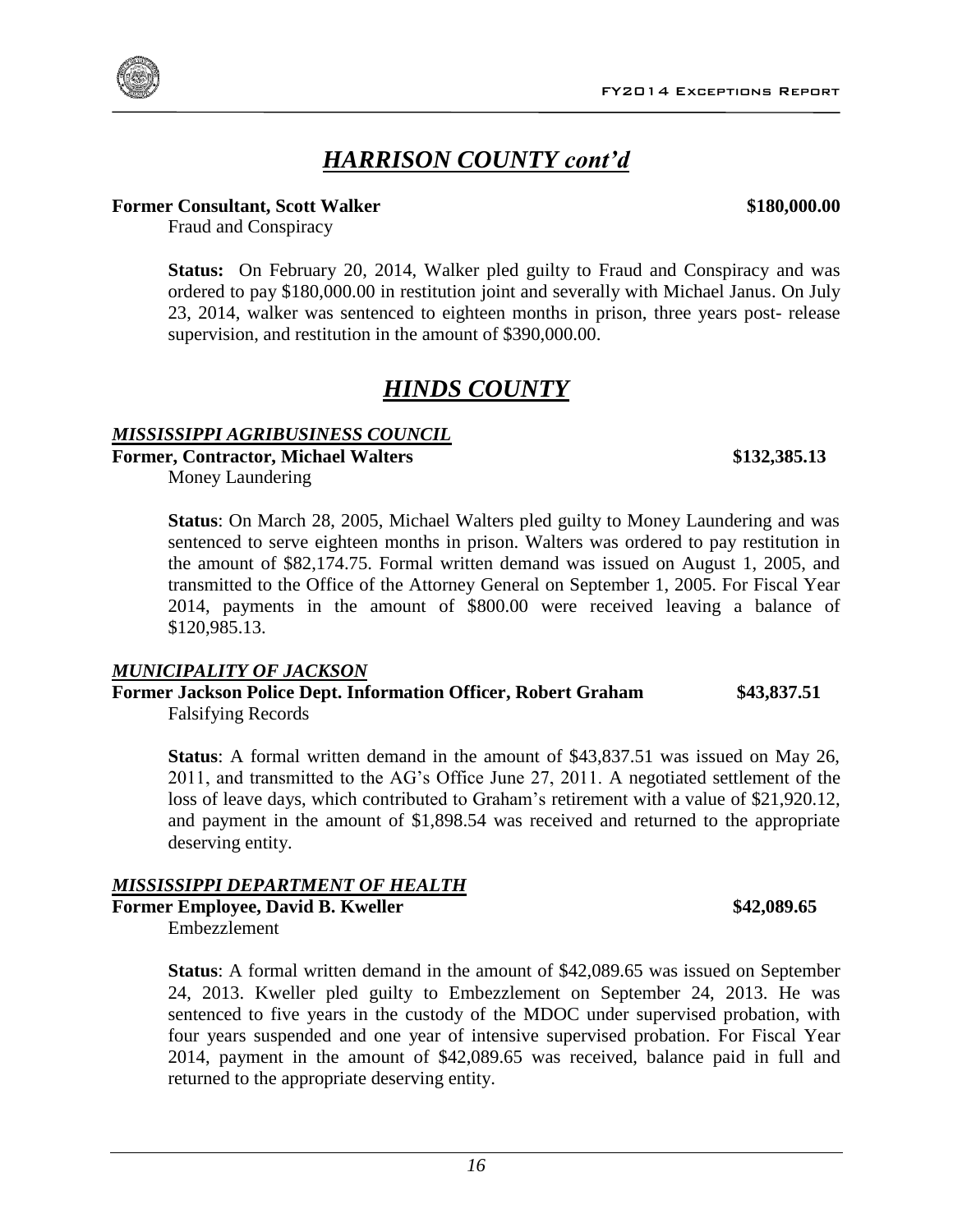## *HOLMES COUNTY*

### *COUNTY OFFICIAL* **Former Interim Supervisor, J.W. Self \$574.47**

Misuse of Property

**Status:** On August 13, 2013, an informal demand in the amount of \$574.47 was issued. For Fiscal Year 2014, payment in the amount of \$574.47 was received, balance paid in full and returned to the appropriate deserving entity.

## *HUMPHREYS COUNTY*

## *COUNTY OFFICIAL*

## **Circuit Clerk, Timaka Jones \$27,511.05**

Exceeding Salary Cap

**Status:** On June 30, 2014, a written formal demand in the amount of \$27,511.05 was issued.

### *MUNICIPALITY OF BELZONI*

**Alderman, Johnny Page \$1,867.36**

Misuse of Property

**Status:** On March 27, 2014, an informal demand in the amount of \$1,867.36 was issued. For Fiscal Year 2014, payment in the amount of \$1,867.36 was received, balance paid in full and returned to the appropriate deserving entity.

### **Alderman, Charles Thurman \$4,500.00**

Uttering Forgery

**Status:** On February 10, 2014, Thurman was indicted for Uttering Forgery. On February 14, 2014, he was arrested.

## **Former Mayor, Wardell Walton \$2,176.00**

Improper Donation

**Status:** On June 27, 2014, an informal demand in the amount of \$2,176.00 was issued.

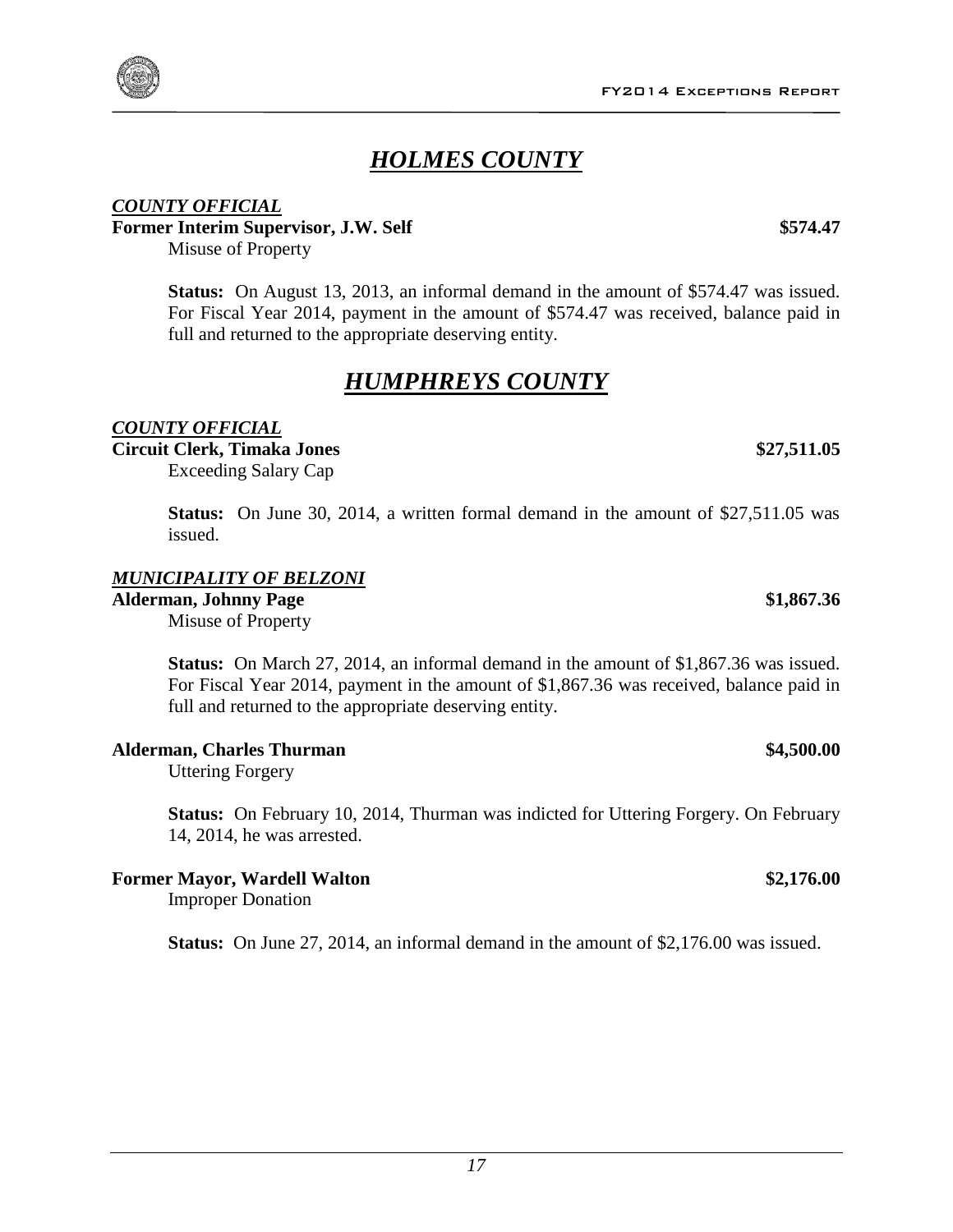## *ITAWAMBA COUNTY*

### *COUNTY OFFICIAL*

**Chancery Clerk, James Witt \$503,246.43** Misappropriation of Funds

**Status:** On June 23, 2014, a written formal demand in the amount of \$503,246.43 was issued.

## *JACKSON COUNTY*

### *KEYS VOCATIONAL CENTER* **Former Bookkeeper, Linda Smeby \$9,113.85**

Embezzlement

**Status:** On May 13, 2013, Smeby pled guilty to Embezzlement and was sentenced to ten years in prison, suspended, ordered to serve five years of probation, and pay restitution in the amount of \$9,113.85 by making payments of \$100.00 per month. For Fiscal Year 2014, payments in the amount of \$1,100.00 were received, leaving a balance of \$8,013.85.

### *MISSISSIPPI DEPARTMENT OF WILDLIFE FISHERIES AND PARKS*

### **Former Manager, Ben Hare \$6,007.40**

Misuse of Public Funds

**Status:** On September 11, 2013, a written formal demand in the amount of \$6,007.40 was issued.

### *TAX COLLECTOR'S OFFICE*

### **Former Assistant Chief Deputy of Records, Christine Murphy \$7,427.71** Embezzlement and Alteration of Records

**Status:** On October 8, 2013, Murphy pled guilty to charges of Embezzlement and Alteration of Records. She was given a non-adjudicated sentence of ten years, with five suspended, and five years of supervised probation. Murphy was also ordered to pay restitution in the amount of \$7,427.71 by making monthly payments in the amount of \$150.00. For Fiscal Year 2014, payments in the amount of \$1,050.00 were received, leaving a balance of \$6,377.71.

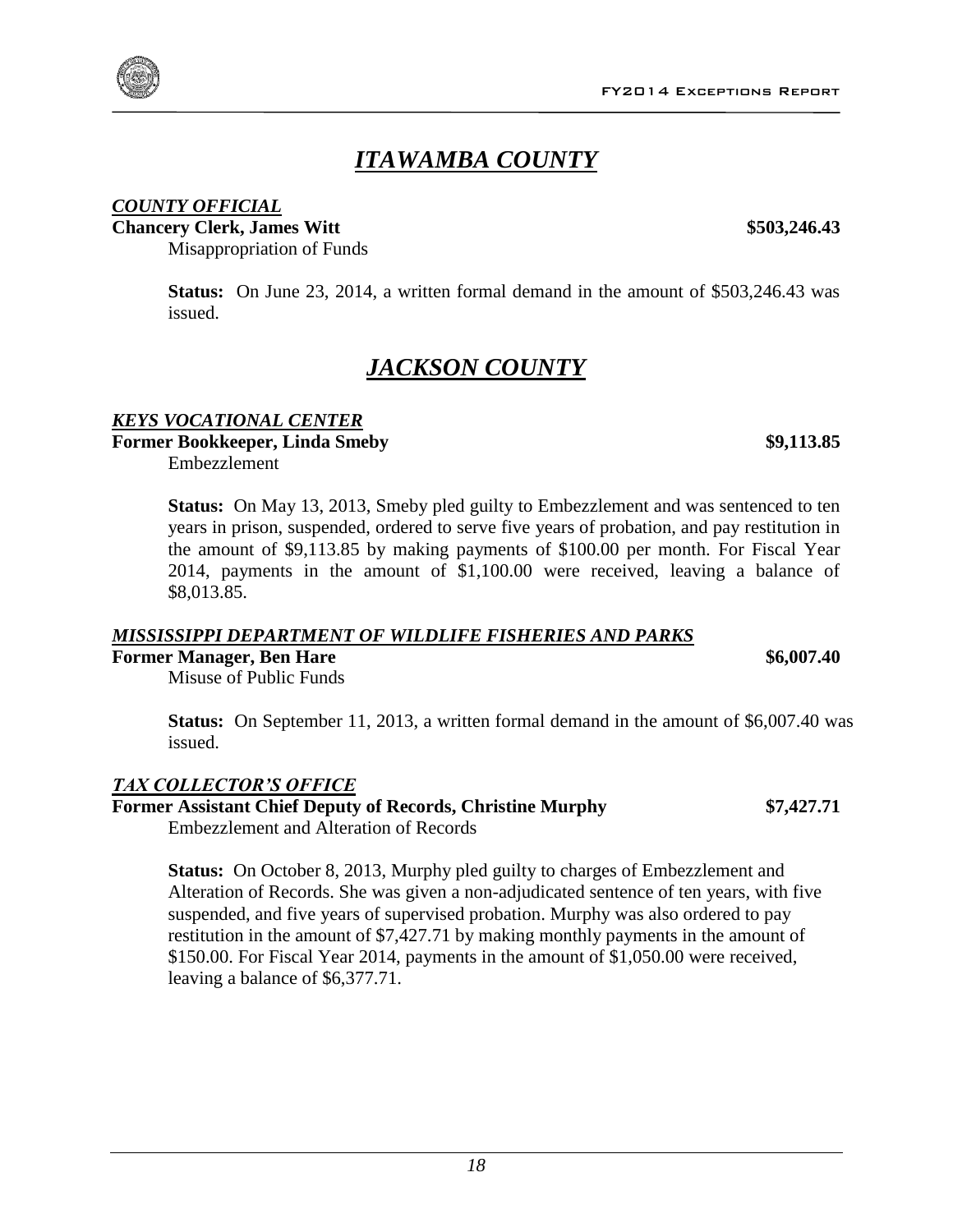## *JEFFERSON COUNTY*

## *COUNTY OFFICIAL* **Former Circuit Clerk, Burnell Harris \$857,966.42**

Misappropriation of Funds

**Status:** A formal written demand in the amount of \$857,966.42 was issued on October 17, 2007. On October 17, 2007, Harris was found guilty of Theft of Federal Funds, Engaging in Monetary Transactions in Property Derived from Specified Unlawful Activity, and Tax Evasion. Harris was sentenced to seventy-two months in prison, supervised release for three years after imprisonment, and restitution to the Office of the State Auditor in the amount of \$447,086.07. For Fiscal Year 2014, payment in the amount of \$3,316.20 has been received, leaving a balance of \$547,033.95.

## *JEFFERSON DAVIS COUNTY*

## *MUNICIPALITY OF PRENTISS*

**Former City Clerk, Gail Glenda Williams \$115,786.81**

Embezzlement

**Status:** On August 27, 2013, a written formal demand in the amount of \$115,786.81 was issued. On February 3, 2014, Williams pled guilty to Embezzlement and was sentenced to a term of five years in the custody of the MDOC with two years in the intensive house arrest program, and three years to be served under post-release provisions with a supervised period. Williams is also ordered to pay restitution in the amount of \$79,620.27, at the rate of \$100.00 per month after the house arrest program begins. For Fiscal Year 2014, payment from her bond in the amount of \$10,000.00 has been received, leaving a balance of \$105,786.81.

## *MUNICIPALITY OF BASSFIELD*

## **Former Mayor, Jerry Holland \$309,228.00**

False Pretense

**Status:** The City of Bassfield employees purchased surplus property and converted it to personal use. On January 16, 2014, Holland pled guilty to False Pretense and was sentenced to ten years in custody of the MDOC, with five years suspended, and five years of supervised probation; and is jointly and severally liable for \$309,228.00 of all the missing equipment. The property was recovered and returned to Mississippi Surplus Property.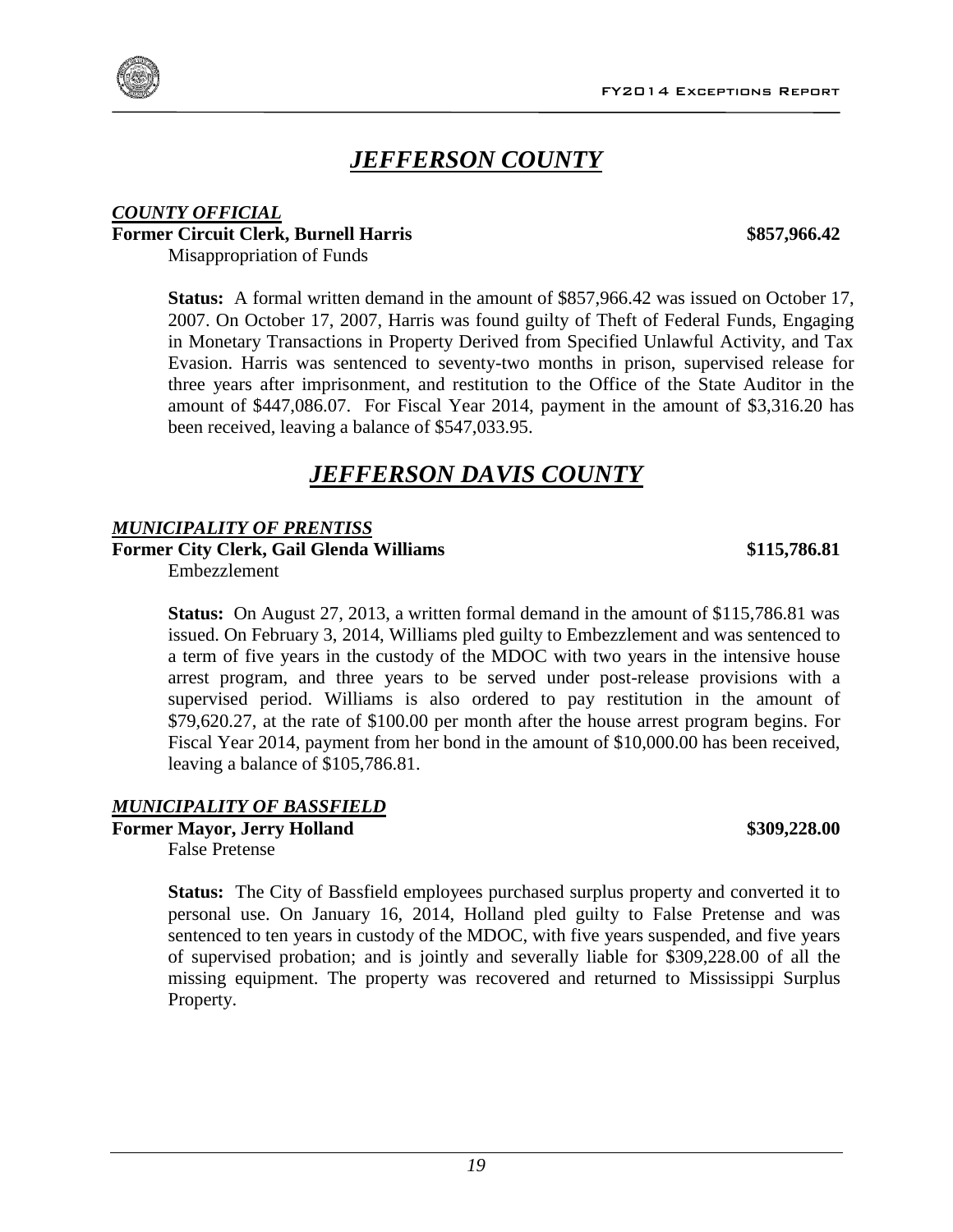## *JEFFERSON DAVIS COUNTY cont'd*

### **Former Fire Chief, Tommy Dewitt \$340.00**

False Pretense **\$309,228.00**

**Status:** The City of Bassfield employees purchased surplus property and converted it to personal use. On January 16, 2014, Dewitt pled guilty to False Pretense. Dewitt was sentenced to ten years in custody of the MDOC, with five years suspended, five years of supervised probation, restitution in the amount of \$340.00, and is jointly and severally liable for \$309,228.00 of all the missing equipment. For Fiscal Year 2014, payment in the amount of \$340.00 has been received, balance paid in full and returned to the appropriate deserving entity. The property was recovered and returned to Mississippi Surplus Property.

## **Former Deputy Clerk and Former Police Officer, Dianna Hutchinson \$309,228.00**

Embezzlement

**Status:** The City of Bassfield employees purchased surplus property and converted it to personal use. On January 16, 2014, Hutchinson pled guilty to Embezzlement and was sentenced to ten years in custody of the MDOC, with five years suspended, five years of supervised probation, and is jointly and severally liable for \$309,228.00 of all the missing equipment. The property was recovered and returned to Mississippi Surplus Property.

### Fire Chief, Billy Matthews **\$309,228.00**

False Pretense and Embezzlement

**Status:** The City of Bassfield employees purchased surplus property and converted it to personal use. On April 15, 2013, Matthews pled guilty to False Pretense and Embezzlement and was sentenced to ten years in custody of the MDOC, with five years suspended, five years of supervised probation, and is jointly and severally liable for \$309,228.00 of all the missing equipment. The property was recovered and returned to surplus property.

## **Former Maintenance Engineer, Robert Mauldin \$309,228.00**

Embezzlement

**Status:** The City of Bassfield employees purchased surplus property and converted it to personal use. On January 16, 2014, Mauldin pled guilty to Embezzlement and was sentenced to ten years in custody of the MDOC, with five years suspended, five years of supervised probation, and is jointly and severally liable for \$309,228.00 of all the missing equipment. The property was recovered and returned to surplus property.

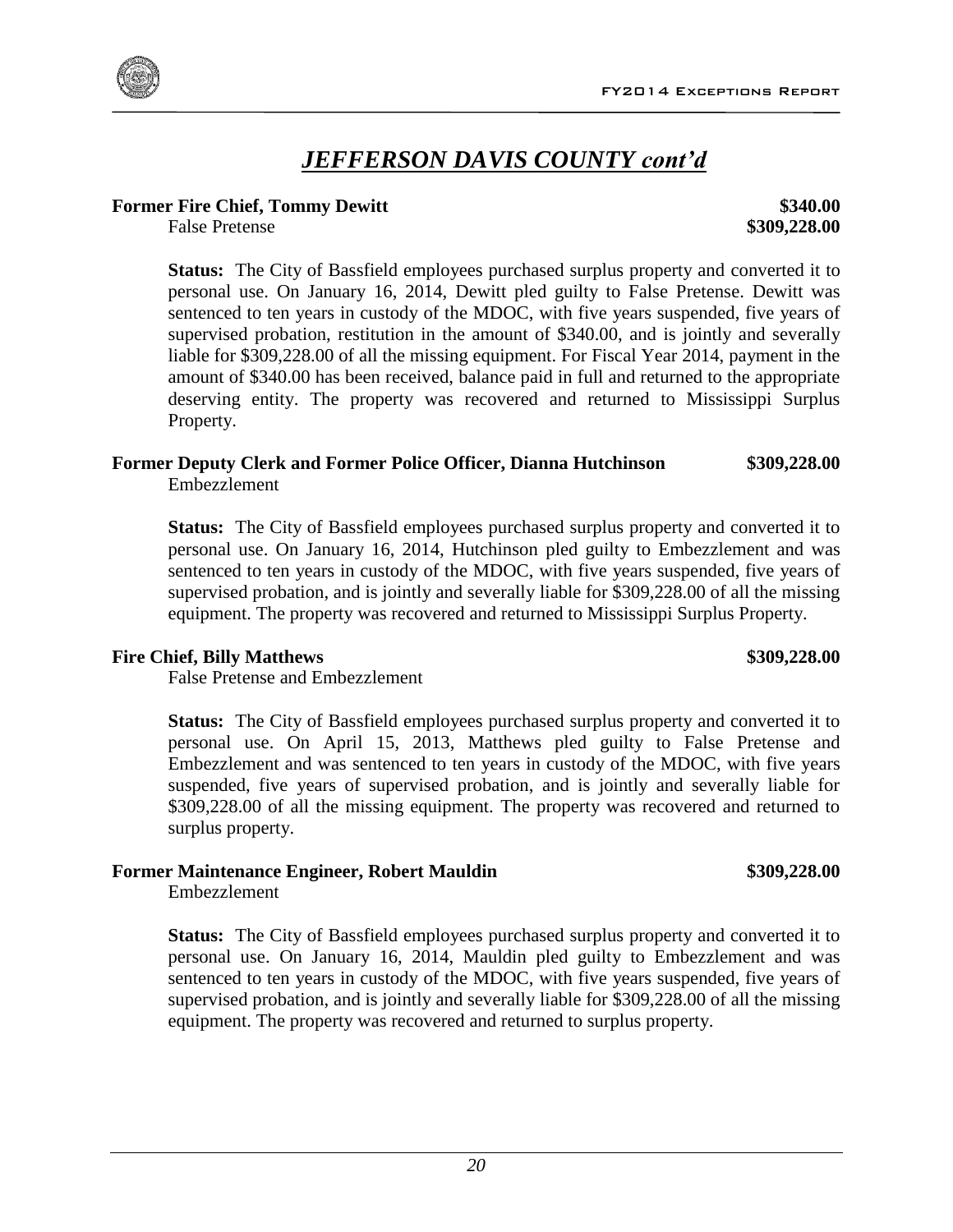

## *JEFFERSON DAVIS COUNTY cont'd*

### **City Clerk, Brenda Saulters \$309,228.00**

False Pretense and Embezzlement

**Status:** The City of Bassfield employees purchased surplus property and converted it to personal use. On April 15, 2013, Saulters pled guilty to False Pretense and Embezzlement, and was sentenced to ten years in custody of the MDOC, with five years suspended, five years of supervised probation, and is jointly and severally liable for \$309,228.00 of all the missing equipment. The property was recovered and returned to surplus property.

## *JONES COUNTY*

### *COUNTY OFFICIAL*

**Former Deputy Chancery Clerk, Natalie Brooke Ward \$307,985.48** Embezzlement

**Status:** On September 22, 2009, Ward pled guilty to Embezzlement. On December 16, 2008, a formal written demand in the amount of \$307,985.48 was issued, and transmitted to the Office of the Attorney General on January 16, 2009. For Fiscal Year 2014, payments in the amount of \$300.00 have been received, leaving a balance of \$205,025.48.

### *JONES COUNTY JUNIOR COLLEGE*

Former Accounting Assistant, Tracy Laird **\$109,407.96** 

Embezzlement

**Status:** A formal written demand in the amount of \$109,407.96 was issued on September 9, 2009 and transmitted to the Office of the Attorney General on October 19, 2009. On January 20, 2010, Tracy Laird pled guilty to embezzlement and was sentenced to ten years, with five years to serve and five years post release supervision, completion of Community Service Program, and restitution of \$109,407.96. For Fiscal Year 2014, payments in the amount of \$1,270.00 have been received and returned to the appropriate deserving entity, leaving a remaining balance of \$17,448.16.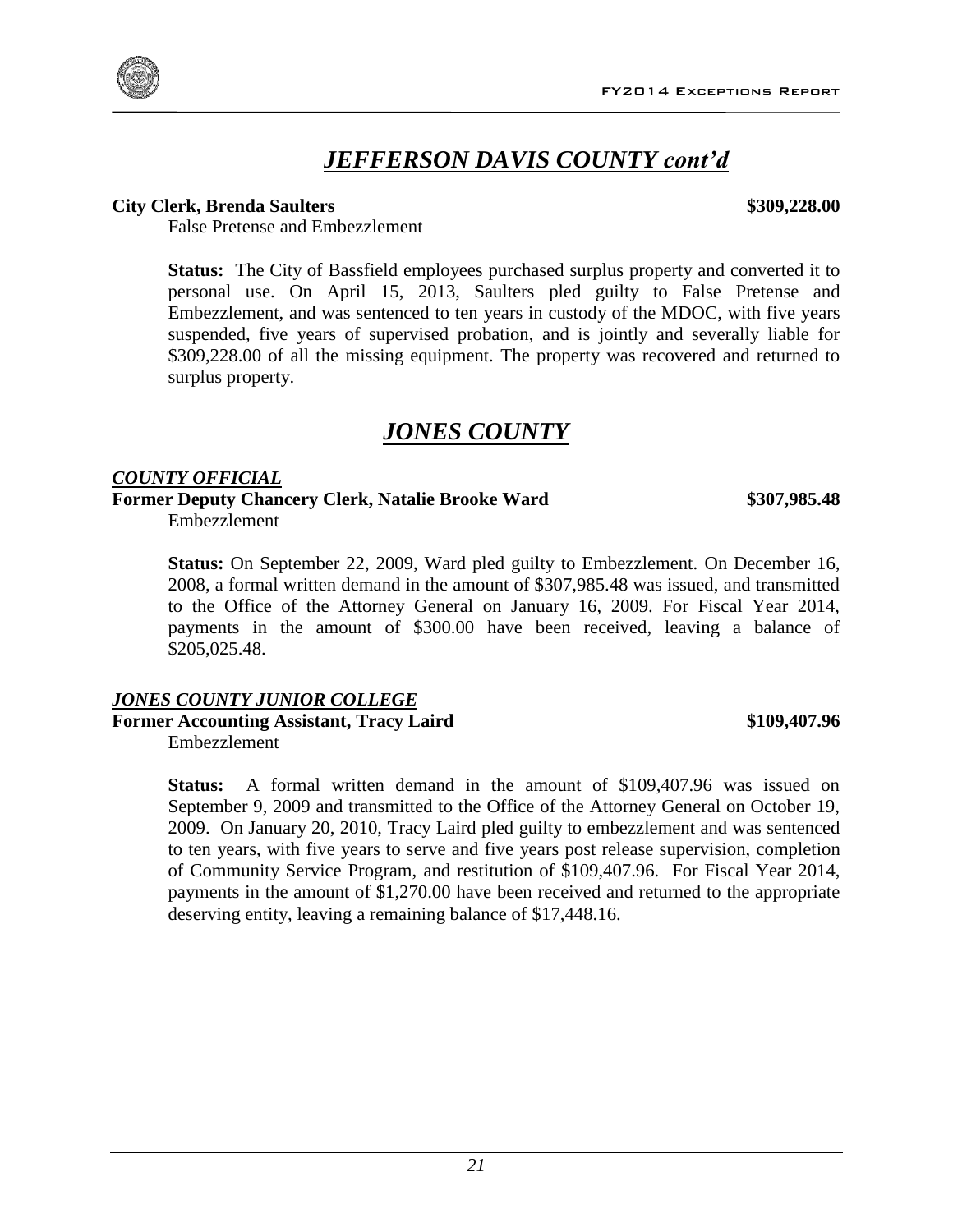## *LAFAYETTE COUNTY*

### *MUNICIPALITY OF OXFORD*

**Former Deputy City Clerk, Alissa Liggins \$21,214.85**

Embezzlement

**Status:** On June 10, 2014, Liggins was indicted for Embezzlement, and on June 16, 2014, she was arrested. On June 23, 2014, a written formal demand in the amount of \$21,214.85 was issued.

## *LAUDERDALE COUNTY*

### *MERIDIAN PUBLIC SCHOOL DISTRICT*

**Former Principal, Judy Radcliff \$287,277.10** 

Embezzlement

**Status:** On December 2, 2005, Radcliff pled guilty to Conspiracy and was sentenced to serve thirty months, three years of supervised release, pay a special assessment fee of \$100.00, and make restitution of \$217,505.68. A written formal demand in the amount of \$287,277.10 was issued on December 2, 2005. For Fiscal Year 2014, payments in the amount of \$274.49 have been received, leaving a balance of \$235,719.47.

## *LEAKE COUNTY*

### *LEAKE COUNTY SCHOOL DISTRICT*

**Former Bookkeeper, Gena Scott \$52,340.67** 

Misappropriation of Funds

**Status:** On June 23, 2014, a written formal demand in the amount of \$52,340.67 was issued.

## *LEE COUNTY*

## *LEE COUNTY SCHOOL DISTRICT*

**Former Superintendent, Joe Mike Scott \$2,443.36**

Misappropriation of Funds

**Status:** On January 22, 2014, a written informal demand in the amount of \$2,443.36 was issued. For Fiscal Year 2014, payment in the amount of \$2,443.36 has been received, balance paid in full and returned to the appropriate deserving entity.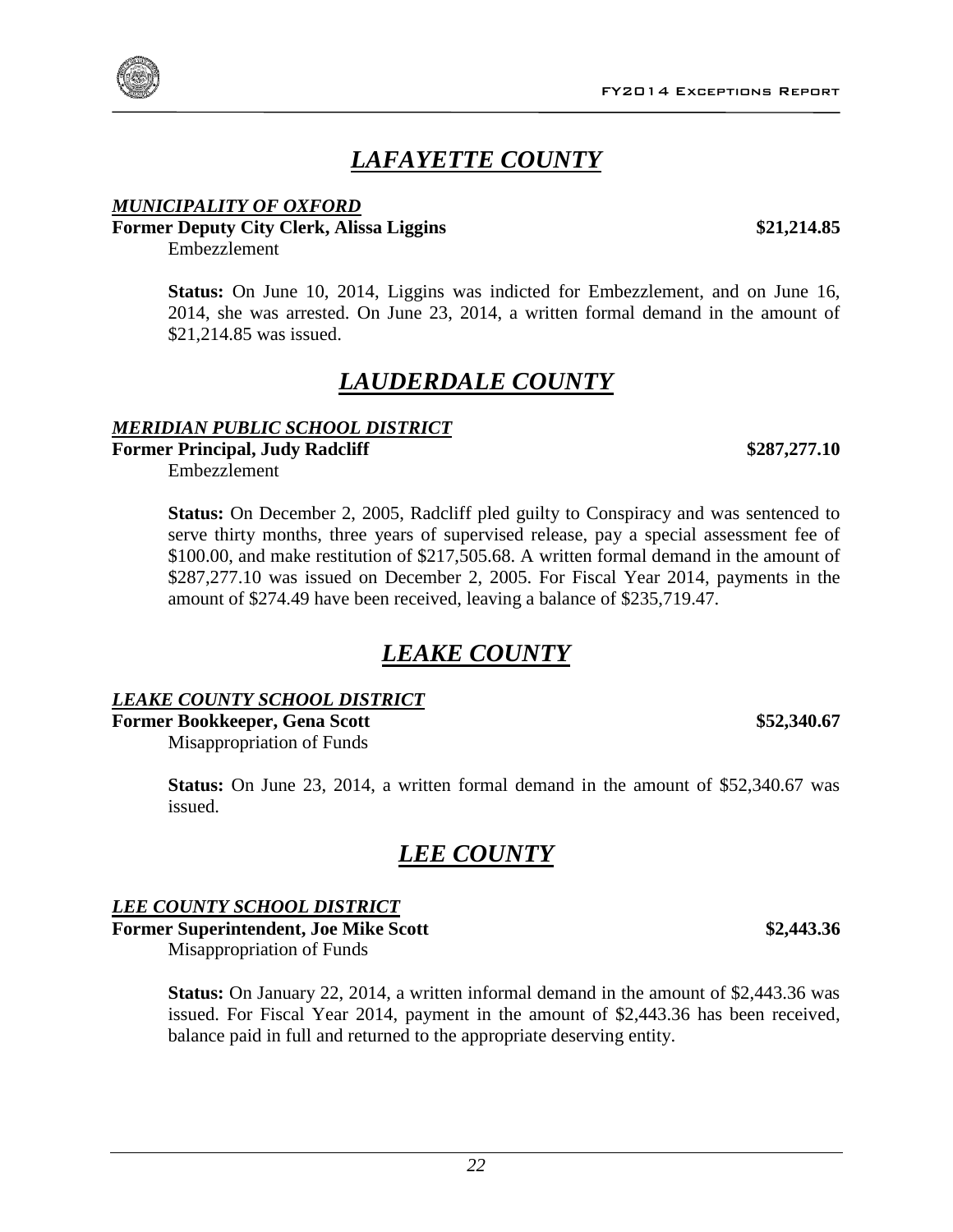FY2014 Exceptions Report

*COUNTY OFFICIAL* **Tax Collector, Greg Andrews \$11,662.11** Abuse of Office

**Status:** A written informal demand was issued June 16, 2014. For Fiscal Year 2014, payment in the amount of \$11,662.11was received, balance paid in full and returned to the appropriate deserving entity.

## *MARSHALL COUNTY*

### *HOLLY SPRINGS SCHOOL DISTRICT*

## **Former Secretary, Denise Gleeton \$7,735.47**

Embezzlement

**Status:** On August 5, 2010, Denise Gleeton pled guilty to Embezzlement. The Court withheld acceptance of the plea, placed her on five years of supervised probation, and ordered her to pay restitution of \$7,735.47. A formal written demand in the amount of \$7,735.47 was issued on September 1, 2010 and transmitted to the Office of the Attorney General on October 1, 2010. For Fiscal Year 2014, payments in the amount of \$235.47 were received and the balance paid in full and returned to the appropriate deserving entity.

## *LINCOLN COUNTY*

### *COUNTY OFFICIAL* **Supervisor, Jerry Wilson \$320.11**

Work on Private Property

**Status:** On October 14, 2013, an informal demand in the amount of \$320.11 was issued. For Fiscal Year 2014, payment in the amount of \$320.11 was received, balance paid in full and returned to the appropriate deserving entity.

## *LOWNDES COUNTY*

### *LOWNDES COUNTY BOARD OF SUPERVISORS*

**Former District IV Supervisor, James Terry \$7,031.68**

Misuse of Public Funds

**Status:** In November 2007, James Terry was convicted of Embezzlement, and was sentenced to thirteen months in the custody of the MDOC with five years of post-release supervision. The ruling was appealed, but upheld by the Mississippi Supreme Court. On February 28, 2011, the bonding company paid full restitution in the amount of \$6,931.68. For Fiscal Year 2014, payment in the amount of \$1,927.29 has been received and returned to the bonding company, as the balance has been paid in full by the bonding company.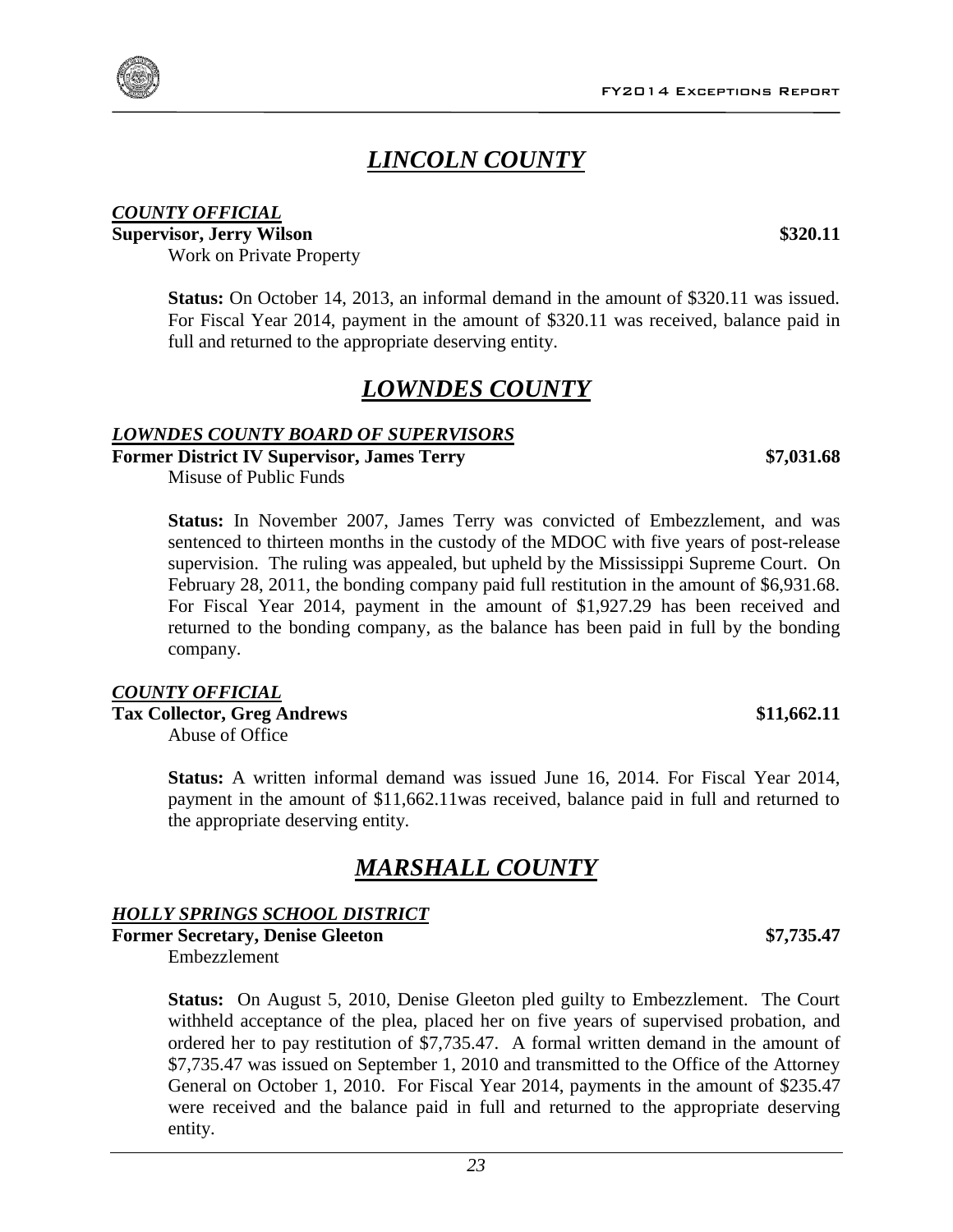## *NEWTON COUNTY*

### *MUNICIPALITY OF HICKORY*

### **Mayor, Tommy Nichols \$22,286.69**

Improper Use of Equipment

**Status:** On October 14, 2013, a written formal demand was issued. For Fiscal Year 2014, payment from his bond in the amount of \$22,286.69 was received, balance paid in full and returned to the appropriate deserving entity.

## *NOXUBEE COUNTY*

## *MUNICIPALITY OF BROOKSVILLE*

Former City Clerk, Alvina DeLoach **\$93,801.68** 

Embezzlement

**Status:** On September 18, 2008, Alvina DeLoach pled guilty to Embezzlement. On March 13, 2009, she was sentenced to ten years in the custody of MDOC, and placed on house arrest for two years, supervised probation for three years, and the remainder of the sentence was suspended. DeLoach was ordered to pay restitution in the amount of \$60,873.87. A Formal written demand in the amount of \$93,801.68 was issued on April 30, 2009 and transmitted to the Office of the Attorney General on May 29, 2009. For Fiscal Year 2014, payment in the amount of \$300.00 has been received, leaving a balance of \$28,909.18.

## *PANOLA COUNTY*

## *COLES POINT VOLUNTEER FIRE DEPARTMENT*

### **Former Secretary, Martha Chrestman \$58,372.57** Embezzlement

**Status:** On September 4, 2013, Chrestman was indicted on one count of Embezzlement. Funds were embezzled from Coles Point Volunteer Fire Department from January 2007 through March 2011. On September 5, 2013, a written formal demand was issued in the amount of \$58,372.57. For Fiscal Year 2014, payment from her bond company was received in the amount of \$10,000.00, leaving a balance of \$48,372.57. Chrestman is currently awaiting sentencing.

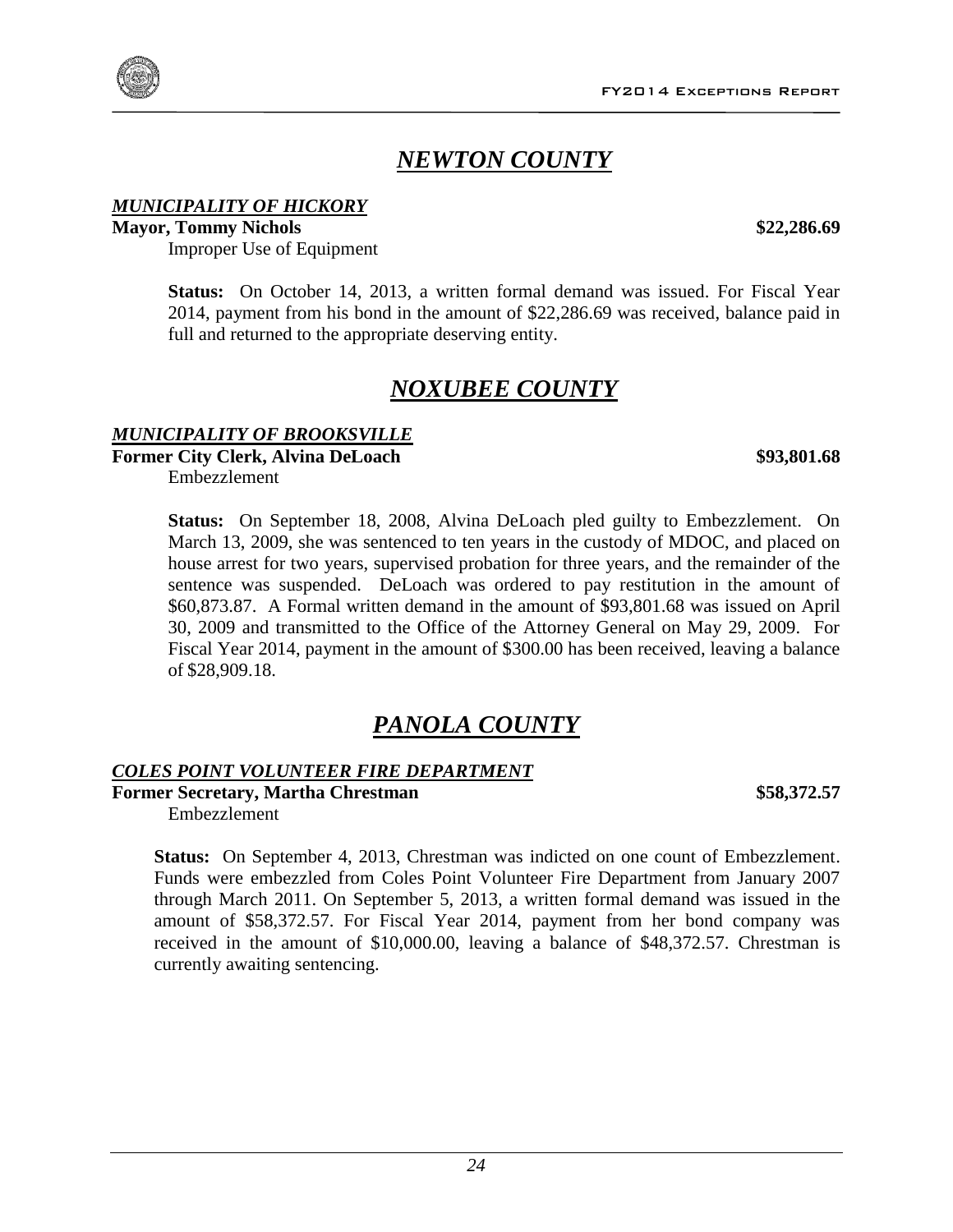## *PANOLA COUNTY cont'd*

### *MUNICIPALITY OF SARDIS*

**Former City Clerk, Odessa Johnson \$36,281.24**

Misuse of Public Funds

**Status:** On November 8, 2012, Johnson pled guilty to Embezzlement and was sentenced to serve a term of two and one-half years of incarceration in the MDOC. Upon release, Johnson is to be placed on five years of post-release supervision. In addition, Johnson was ordered to pay restitution beginning sixty days after release from custody at a rate of \$350.00 per month. A formal written demand in the amount of \$36,281.24 was issued on November 8, 2012. For Fiscal Year 2014, a negotiated settlement with her bond company in the amount of \$31,081.24 was received and returned to the appropriate deserving entity.

## *PEARL RIVER COUNTY*

### *COUNTY OFFICIAL* **County Prosecutor, Aaron Russell \$17,265.90** Alteration of Records

**Status:** On October 12, 2012, Russell was arrested for Alteration of Records. On February 5, 2014, Russell was indicted for Fraud Committed in Public Office and Altering Public Records. Russell surrendered \$750.00 of the \$17,265.90. Russell is currently awaiting trial.

### *PEARL RIVER COUNTY BOARD OF SUPERVISORS*

**Joyce Culpepper \$210,474.44 Dennis Dedeaux Anthony Hales J. Patrick Lee Sandy Kane Smith** Improper Expenditures

**Status:** The Board of Supervisors used bond proceeds inappropriately, and when called to their attention by the investigation, the money was replaced so the bond proceeds fund was made whole.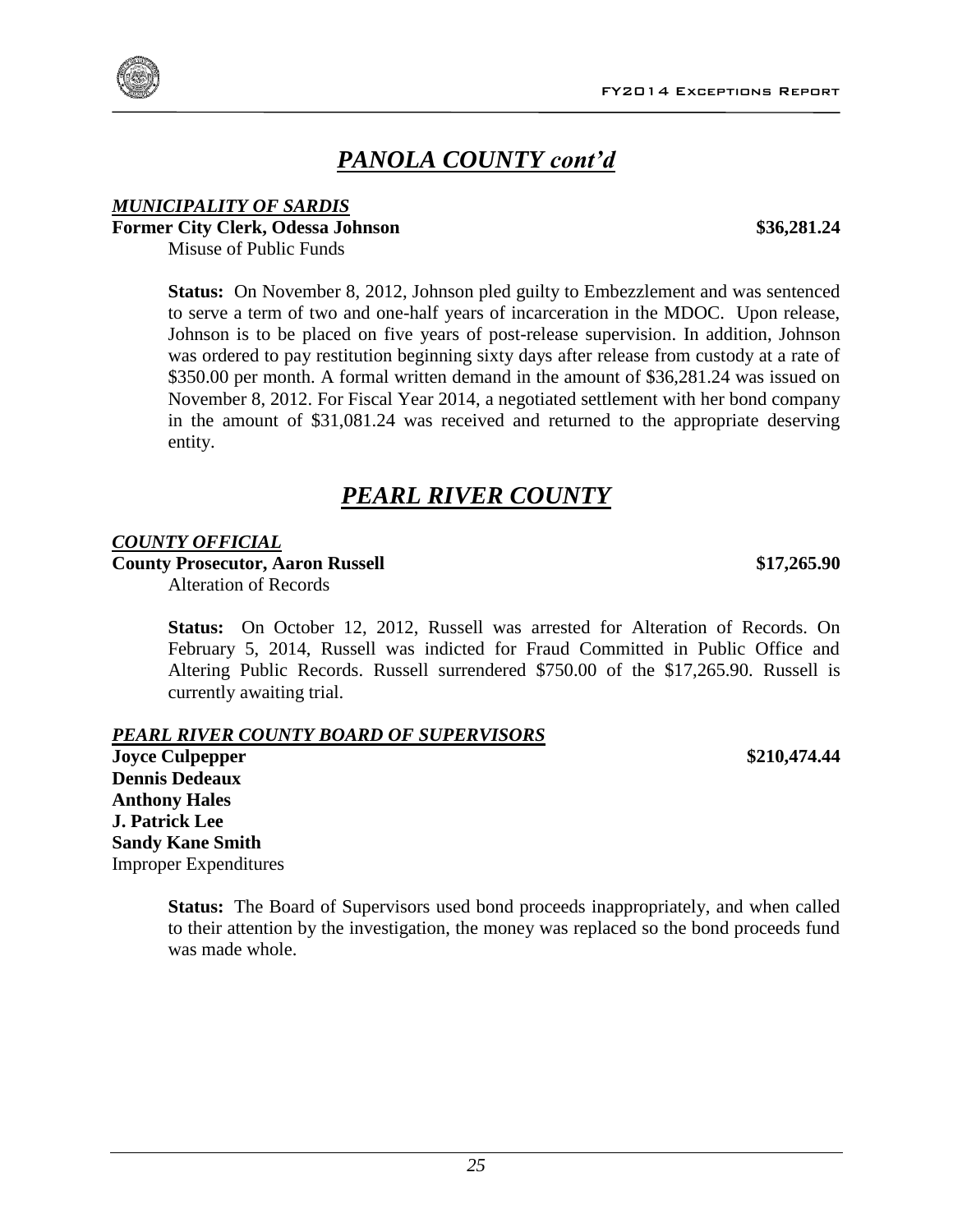## *PEARL RIVER COUNTY cont'd*

### *PEARL RIVER COUNTY PUBLIC SCHOOL DISTRICT*

**Former Bookkeeper, Darlene Comesana \$92,394.75** Embezzlement

**Status:** On August 24, 2009, Darlene Comesana pled guilty to Embezzlement. The court withheld acceptance of the plea for five years and ordered her to pay restitution in the amount of \$40,000.00. A formal written demand in the amount of \$92,394.75 was issued on March 23, 2011 and was transmitted to the Office of the Attorney General on May 6, 2011. For Fiscal Year 2014, payments in the amount of \$3,110.00 were received, leaving a balance of \$88,249.75.

### *MUNICIPALITY OF PICAYUNE*

**Former Employee, Greg Kerr \$1,752.90** Misappropriation of Funds

**Status:** On April 10, 2014 Kerr was indicted for False Pretense. On April 14, 2014, he was arrested by OSA Special Agents. Kerr is currently awaiting trial.

## *PERRY COUNTY*

### *MUNICIPALITY OF NEW AUGUSTA*

**Former City Court Clerk, Margaret Sanford \$13,148.13**

Embezzlement

**Status:** On August 20, 2001, Sanford pled guilty to Embezzlement and was ordered to pay restitution of \$13,148.13 and five years of supervised probation. A formal written demand was issued on September 24, 2001, and transmitted to the AG's Office on October 24, 2001. For Fiscal Year 2014, \$40.00 has been received and returned to bonding company as the balance has been paid in full by the bonding company.

## *SOIL AND WATER CONSERVATION DISTRICT*

## **Former Clerk, Melanie Nobles \$2,861.24**

Embezzlement

**Status:** On August 25, 2011, Melanie Nobles pled guilty to one count of Embezzlement. She was sentenced to five years in the custody of MDOC, suspended, five years of probation, and restitution to the State Auditor's Office in the amount of \$2,861.24. For Fiscal Year 2014, payments in the amount of \$1,045.00 were received, leaving a balance of \$157.38.



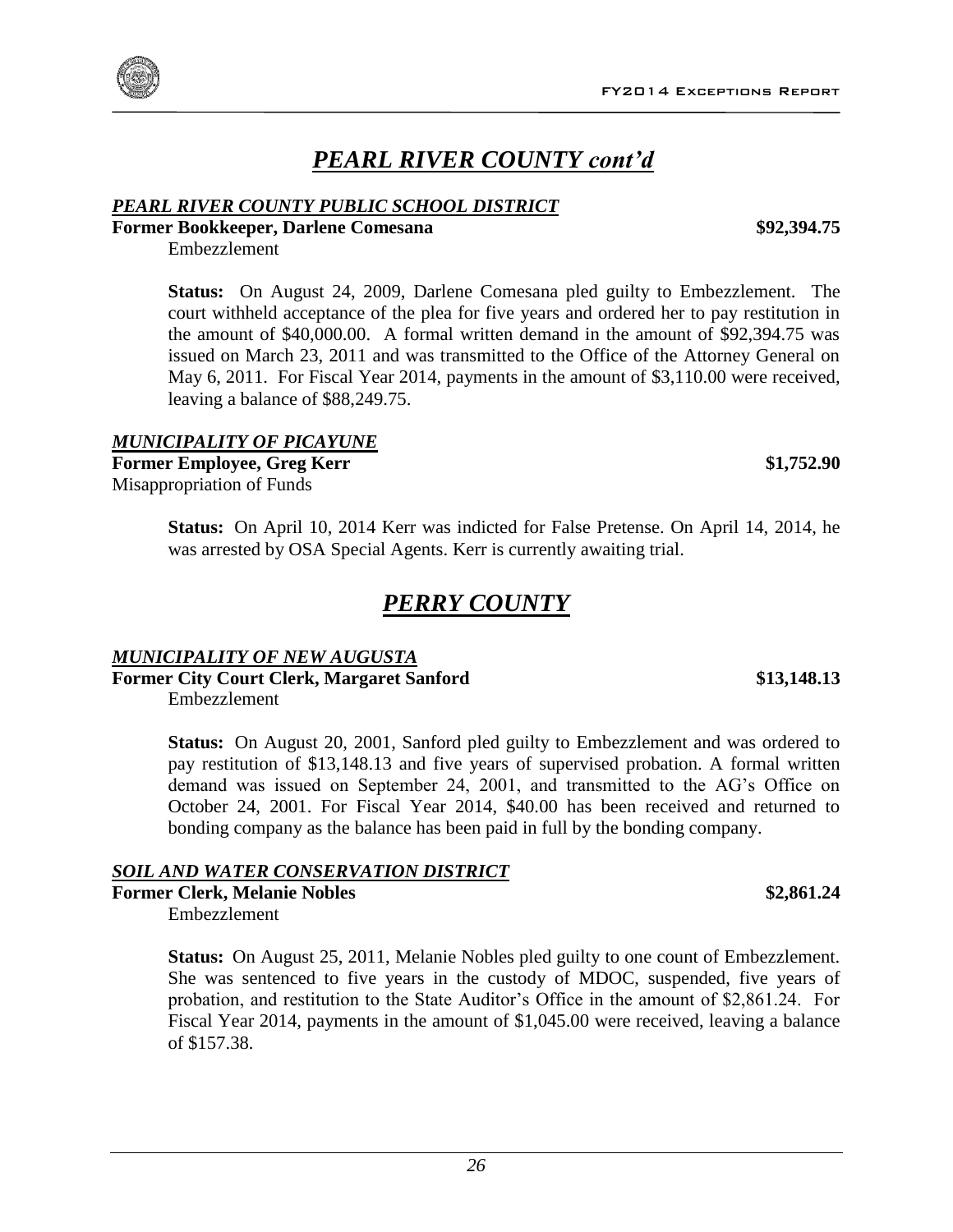## *PIKE COUNTY*

## *NORTH PIKE SCHOOL DISTRICT*

## **Former Employee Roger's Auto Parts, Howard Cooper \$4,000.00**

Embezzlement

**Status:** On January 22, 2014, Cooper pled guilty to Conspiracy to Embezzle by a Public Employee, was sentenced to Pre-Trial Intervention, and to pay restitution in the amount of \$4,000.00. For Fiscal Year 2014, payment in the amount of \$4,000.00 has been received, balance paid in full and returned to the appropriate deserving entity.

## **Former Director of Transportation, Jimmy Coker \$33,739.11**

Embezzlement

**Status:** On January 10, 2014, Coker pled guilty to Embezzlement by a Public Employee. Coker is to remain on non-adjudicated probation for a period of forty-eight months, and agreed not to work for a governmental entity again. Coker was also ordered to pay restitution in the amount of \$33,739.11. For Fiscal Year 2014, payment in the amount of \$33,739.11 has been received, balance paid in full and returned to the appropriate deserving entity.

## *PRENTISS COUNTY*

## *COUNTY OFFICIAL*

**Former Justice Court Clerk, Rita Collette Ivy \$82,391.14** Embezzlement

**Status:** On June 30, 2005, Ivy pled guilty and was sentenced to sixteen years, with eight years to serve, and eight years suspended, with five years of post-release supervision. She was ordered to make restitution in the amount of \$82,391.14. For Fiscal Year 2014, payments in the amount of \$4,200.00 have been received and returned to the bonding company.

## *NORTHEAST MISSISSIPPI COMMUNITY COLLEGE*

**Former Accounts Receivable Specialist, Seleta Howell \$76,607.41** Embezzlement

**Status:** Formal written demand in the amount of \$76,607.41 was issued on November 4, 2008, and transmitted to the Office of the Attorney General on December 4, 2008. On June 30, 2009, Howell pled guilty in Circuit Court to three counts of Embezzlement. She was ordered to serve twenty years in custody of the MDOC, with seventeen years suspended, five years post release supervision, and to pay restitution in the amount of \$76,607.41. For Fiscal Year 2014, payments in the amount of \$1,014.00 have been received, leaving a balance of \$73,874.91.

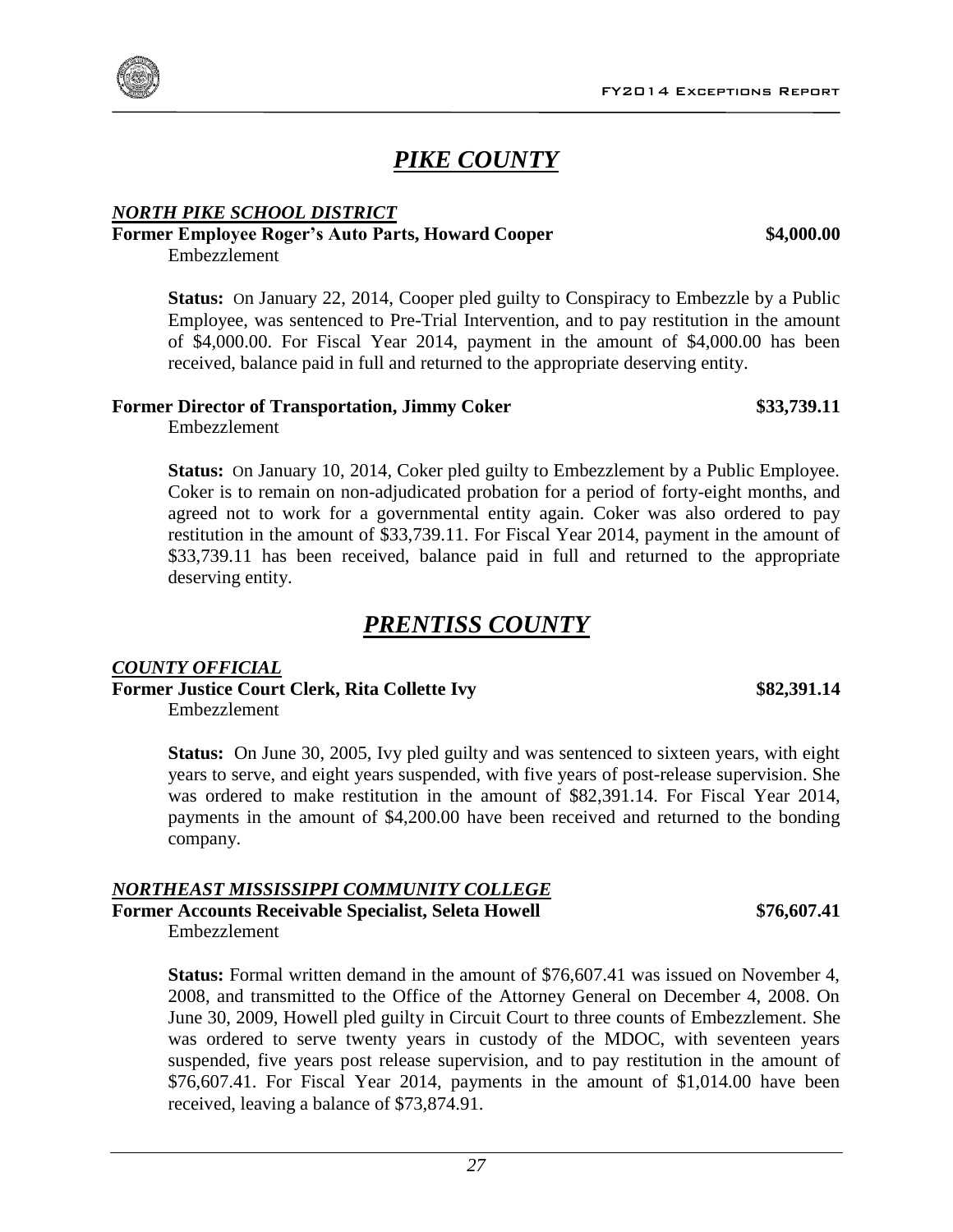## *QUITMAN COUNTY*

### *COUNTY OFFICIAL*

## Former Tax Assessor, Kymberly Bell **\$61,773.81**

Misappropriation of Funds

**Status:** On January 27, 2014, Bell was indicted and arrested on four counts of Embezzlement and one count of Fraud. Bell is currently awaiting trial.

## *RANKIN COUNTY*

### *RANKIN COUNTY SCHOOL DISTRICT*

**Nurse Practitioner, Melanie Harrell-Garner \$16,108.13** 

Salary Overpayments

**Status:** On June 27, 2014, a written formal demand in the amount of \$16,108.13 was issued.

## *SIMPSON COUNTY*

### *MUNICIPALITY OF MENDENHALL* **Former Chief of Police, Donald Bruce Barlow 636,309.17**

Missing Funds

**Status:** A written formal demand in the amount of \$36,309.17 was issued on April 10, 2013. On April 29, 2014, Barlow pled guilty to one count of conspiracy and was sentenced to sixty months in prison. For Fiscal Year 2014, payment from his bond in the amount of \$36,309.17 was received, the balance paid in full and settled to the appropriate deserving entities.

## *STONE COUNTY*

## *STONE COUNTY ECONOMIC DEVELOPMENT PARTNERSHIP*

**Former Executive Director, Jay Paul Gumm \$30,480.00**

Embezzlement

**Status:** On August 16, 2013, Gumm was arrested for Felony Embezzlement and released on bond. On January 22, 2014, Gumm was indicted for Embezzlement. Gumm is currently awaiting trial.

### *MUNICIPALITY OF WIGGINS*

**Fireman, Jeremy Hickman \$10,242.41**

Misuse of Public Funds

**Status:** On June 23, 2014, a written formal demand in the amount of \$10,242.41 was issued.

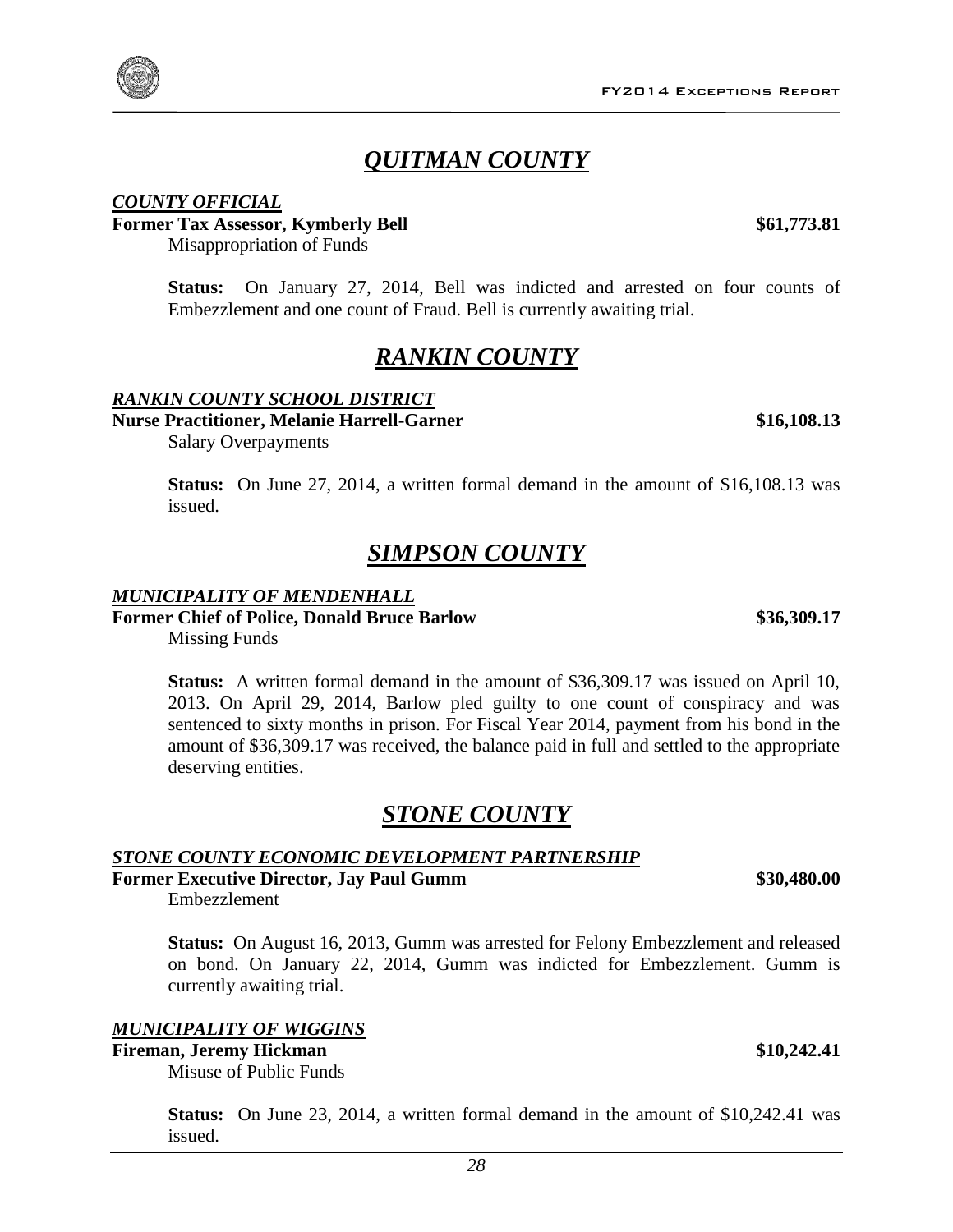## *SUNFLOWER COUNTY*

### *MUNICIPALITY OF INDIANOLA*

## **Former Deputy Municipal Court Clerk, Tina Parker \$66,118.18**

Missing Funds

**Status:** On February 11, 2013, the Court accepted Parker's guilty plea and withheld adjudication for a period of seven years, provided Parker complete five years of supervised probation, followed by two years unsupervised probation. Parker was also ordered to pay restitution in the amount of \$35,000.00 to the City of Indianola in monthly payments of \$200.00 beginning March 4, 2013. In addition, Parker shall pay \$2,500 from her income tax return each year for seven years. A written formal demand in the amount of \$66,118.18 was issued on February 15, 2013. For Fiscal Year 2014, a negotiated settlement with her bonding companies in the amount of \$55,378.00 have been received and returned to the appropriate deserving entity. For Fiscal Year 2014, Parker has made payments in the amount of \$300.00, leaving a balance of \$9,840.18.

## *SUNFLOWER COUNTY SHERIFF'S DEPARTMENT*

**Office Manager, Jennifer Bracey \$2,191.41**

Misappropriation of Funds

**Status:** An informal demand was written on July 22, 2013, in the amount of \$2,191.41. For Fiscal Year 2014, payment in the amount of \$2,191.41 has been received, balance paid in full and returned to the appropriate deserving entity.

## *UNION COUNTY*

## *COUNTY OFFICIAL* **Former Coroner, Mark Golding**   $$398,418.83$

Fraud

**Status**: A written formal demand in the amount of \$398,418.83 was issued on September 12, 2013. Golding entered a guilty plea on September 23, 2013, to two counts of Fraud by a Public Official in Union County Circuit Court. Golding was sentenced to five years on each count in the custody of the MDOC, three years on each count were suspended. Golding will serve two years on each count for a total of four years. He will be placed on Post-Release Supervision, and counts one and two will run consecutively. In addition, Golding was ordered to pay restitution in the amount of \$363,484.93 to the Union County General Fund, and restitution of \$34,933.90 to the Office of the State Auditor. Additionally, Golding forfeited all of his interest in his state retirement.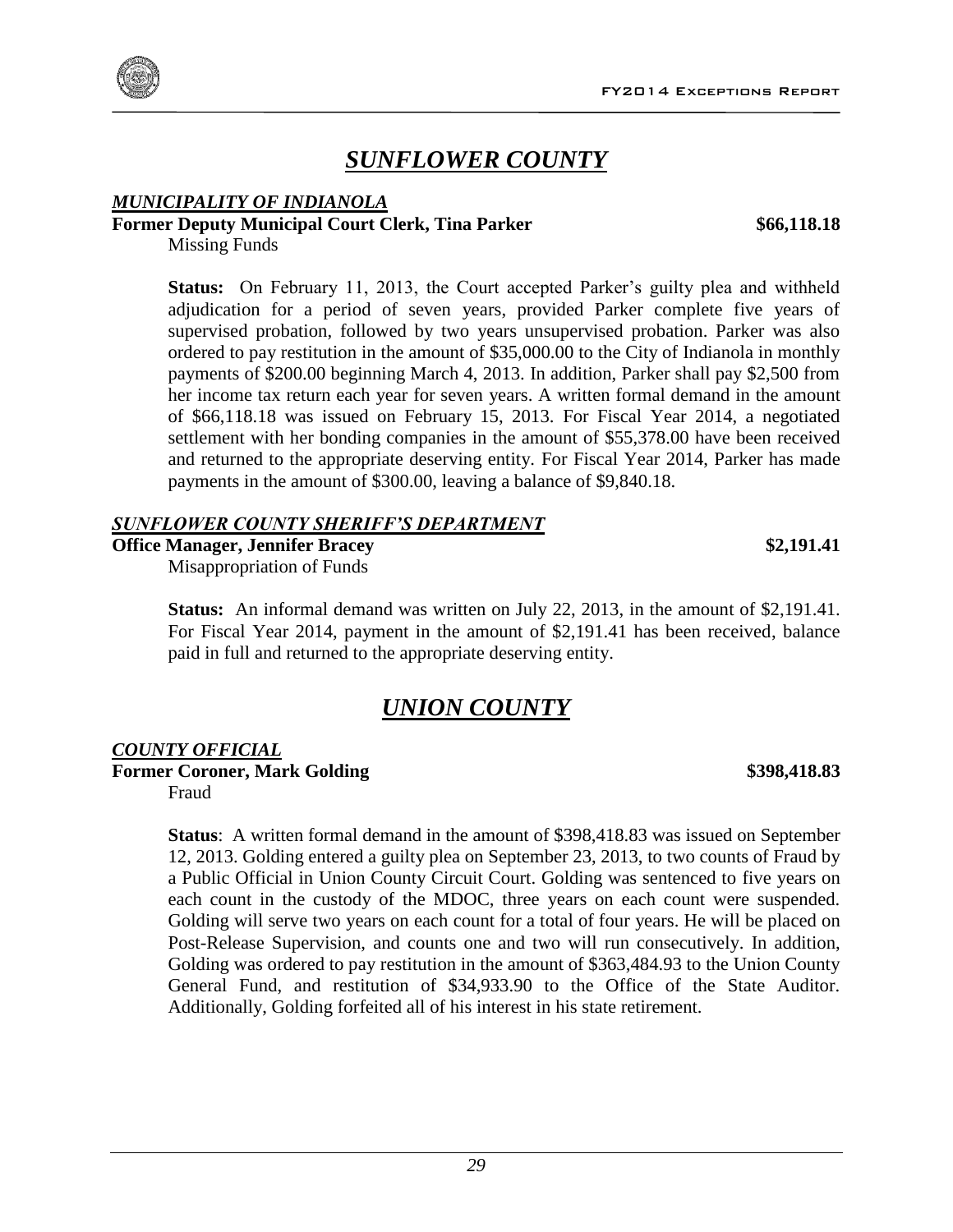*30*

## *WALTHALL COUNTY*

### *COUNTY OFFICIALS*

## **Former Justice Court Clerk, Sandra Schilling \$58,497.31**

Missing Funds

**Status**: A written formal demand in the amount of \$58,497.31 was issued on July 24, 2012. For Fiscal Year 2014, a negotiated settlement of \$34,125.40 was received from her bond company and returned to the appropriate deserving entity.

### **Former Youth Court Clerk, Kristy Laird \$14,475.64**

Embezzlement

**Status**: On September 23, 2013, Laird pled guilty to a Bill of Information in Walthall County Circuit Court. Laird received a non-adjudicated sentence for Embezzlement by a Public Official. This sentence was suspended, and Laird will serve two years on probation through MDOC. Laird was also ordered to pay restitution in the amount of \$14,475.64. For Fiscal Year 2014, payment in the amount of \$14,475.64 has been received, balance paid in full and returned to the appropriate deserving entity.

## *WARREN COUNTY*

### *COUNTY OFFICIAL* **Former Circuit Clerk, Shelly Ashley-Palmertree \$661,751.75** Over the Cap Fees **\$156,500.00**

**Status:** A written formal demand in the amount of \$661,751.75 was issued on March 5, 2013. On August 16, 2013, another written formal demand in the amount of \$156,500.00 was issued. Palmertree was indicted on two counts of Embezzlement on August 6, 2013. On August 7, 2013, she was arrested on two counts of Embezzlement, and is scheduled for trial September 2014. In May of 2014, the Investigations Division presented documents to the Warren County Board of Supervisors proving Palmertree did not live in Warren County, therefore, the Board declared the circuit clerk position vacant. The civil trial is ongoing in the Hinds County Chancery Court.

## **Former Circuit Clerk, Shelly Ashley-Palmertree \$229,880.01**

Excess Fees

**Status:** A written formal demand in the amount of \$229,880.01 was issued on May 21, 2014.

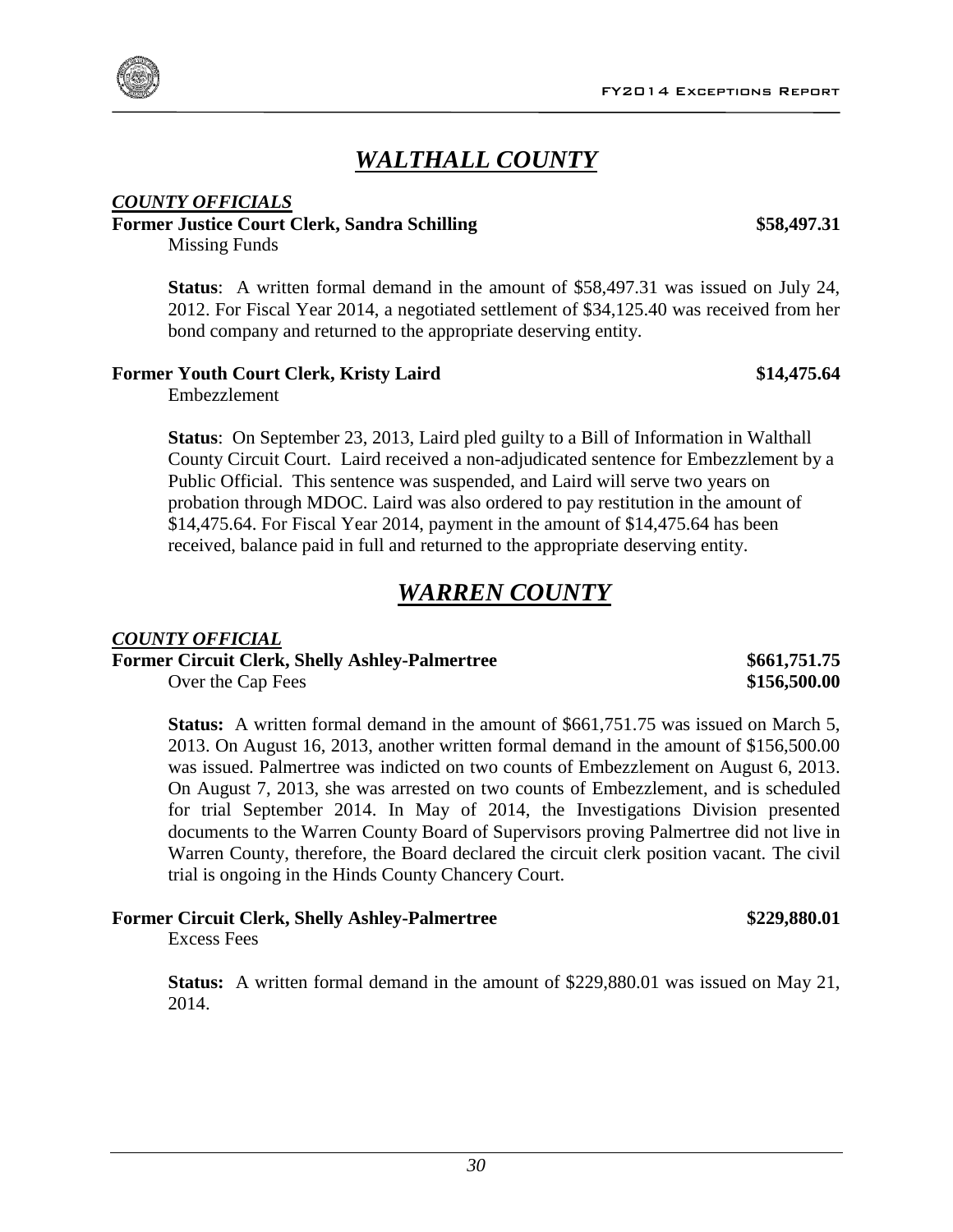## *WASHINGTON COUNTY*

## *GREENVILLE PORT COMMISSION*

**Former Bookkeeper, Nedra Pittman 1989, 1991 1992 <b>1993 1994 1995 1996 1996 1996 1996 1996 1996 1996 1996 1996 1996 1996 1996 1996 1996 1996 1996 1996 1996 1996 1996 1996** Embezzlement

**Status**: On September 25, 2006, Nedra Pittman pled guilty to embezzlement. She was sentenced to ten years with two years in the Intensive Supervision Program, with the remaining eight years suspended, and ordered to make restitution of \$89,881.97. A formal written demand in the amount of \$89,881.97 was issued on October 13, 2006 and transmitted to the Office of the Attorney General on November 10, 2006. For Fiscal Year 2014, payments in the amount of \$1,700.00 were received, leaving a balance of \$76,725.38.

### *GREENVILLE PUBLIC SCHOOLS*

## **Former Superintendent, Dr. Harvey Franklin, Sr. \$1,201,247.00**

Fraud

**Status**: On May 15, 2012, Dr. Franklin resigned as the Superintendent of Education for the Greenville Public School District. On August 2, 2012, Dr. Franklin pled guilty in Federal Court to two counts of Accepting a Bribe and one count of Embezzlement, for which the Government sought forfeiture of a 2010 Ford F-150 and Real Property identified as 930 South Washington, Greenville, Washington County, Mississippi, 38701 and as Parcel #15444400000 in the Washington County, Mississippi Tax Assessor records. On November 13, 2013, Franklin was sentenced to seventy-six months each on two counts and sixty months on a third count, to be served concurrently. Franklin was also ordered to pay joint and several restitution with Edna Goble totaling \$1,201,247.00 with \$75,000 due immediately. He will also perform 300 hours of community service.

## **Founder and President of Teach Them to Read, Edna Goble \$1,201,247.00**

Conspiracy to Pay Bribes

**Status**: On June 19, 2014, Goble pled guilty to one count of Conspiracy to Pay Bribes and was sentenced to thirty months in prison, and three years of supervised release. Goble admitted to paying bribes and kickbacks to Harvey Franklin. Goble was also ordered to pay restitution in the amount of \$1,201,247.00 joint and severally with Franklin.



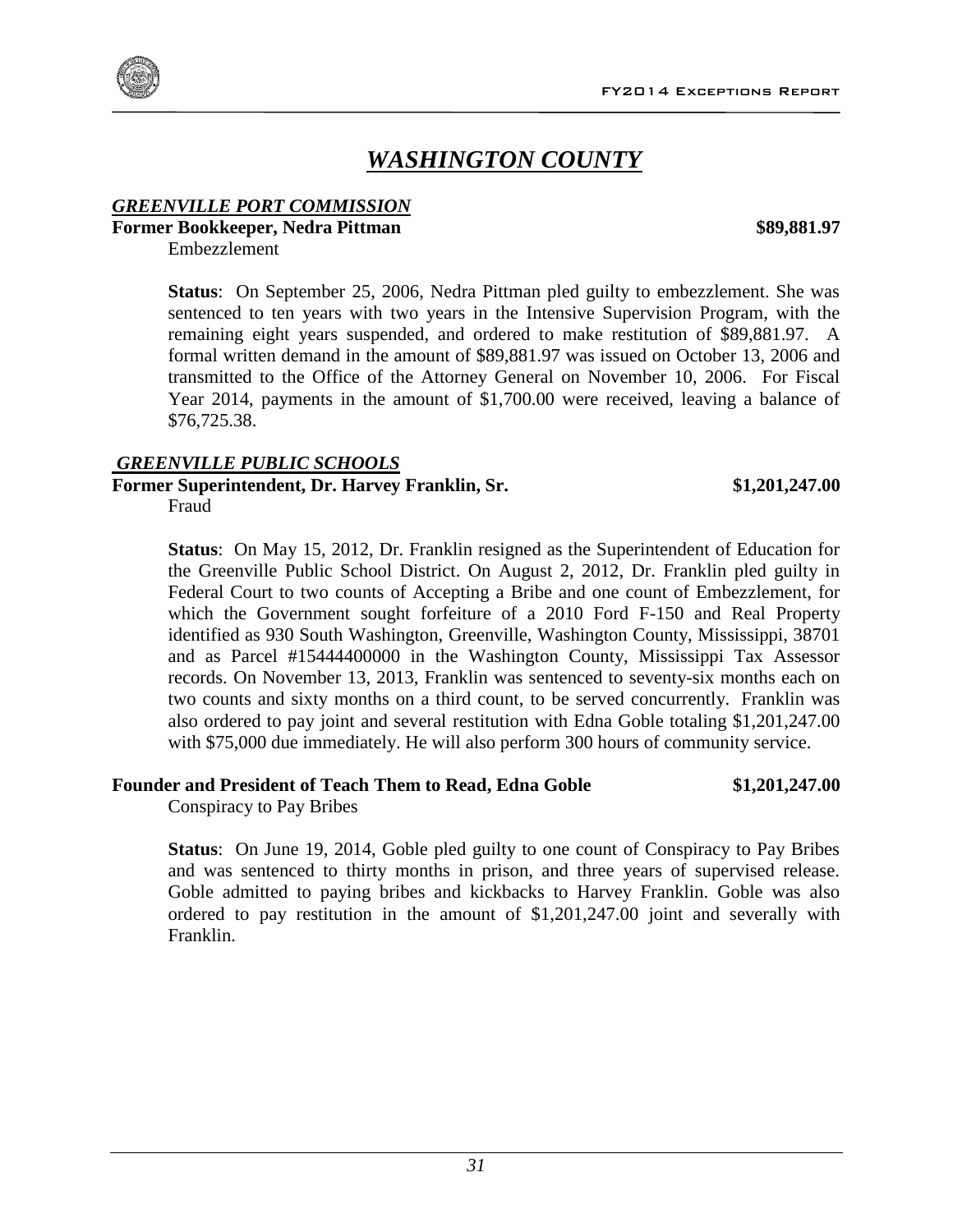## *WASHINGTON COUNTY cont'd*

## *MUNICIPALITY OF ARCOLA*

## **Former Town Clerk, Elnoria Slator \$93,094.30**

Embezzlement

**Status**: On January 13, 2013, a written formal demand in the amount of \$93,094.30 was issued. On April 4, 2014, Slator pled guilty to Embezzlement and was sentenced to adjudication withheld for five years, five years unsupervised probation, and restitution in the amount of \$3,021.50. Payments are to begin on or before May 5, 2014, and continue each and every month until paid in full.

### *MUNICIPALITY OF GREENVILLE*

**Former Employee, Sandra Yvette Yeager \$115,892.62**

Embezzlement

**Status**: On October 23, 2013, Yeager was arrested on one count of Embezzlement, and she was given a formal written demand in the amount of \$115,892.62. Yeager is currently awaiting trial.

## *WEBSTER COUNTY*

## *COUNTY OFFICIALS*

### **Former Deputy Sheriff, Danny Pittman \$3,337.19**

Abuse of Office and Work on Private Property

**Status:** A formal written demand in the amount of \$3,337.19 was issued on February 21, 2013. For Fiscal Year 2014, payment from his bond company was received, balance paid in full and returned to the appropriate deserving entity.

## **Former Sheriff, Philip Smith \$1,715.32**

Abuse of Office and Work on Private Property

**Status:** A formal written demand in the amount of \$1,715.32 was issued on February 21, 2013. For Fiscal Year 2014, payment from his bond company was received, balance paid in full and returned to the appropriate deserving entity.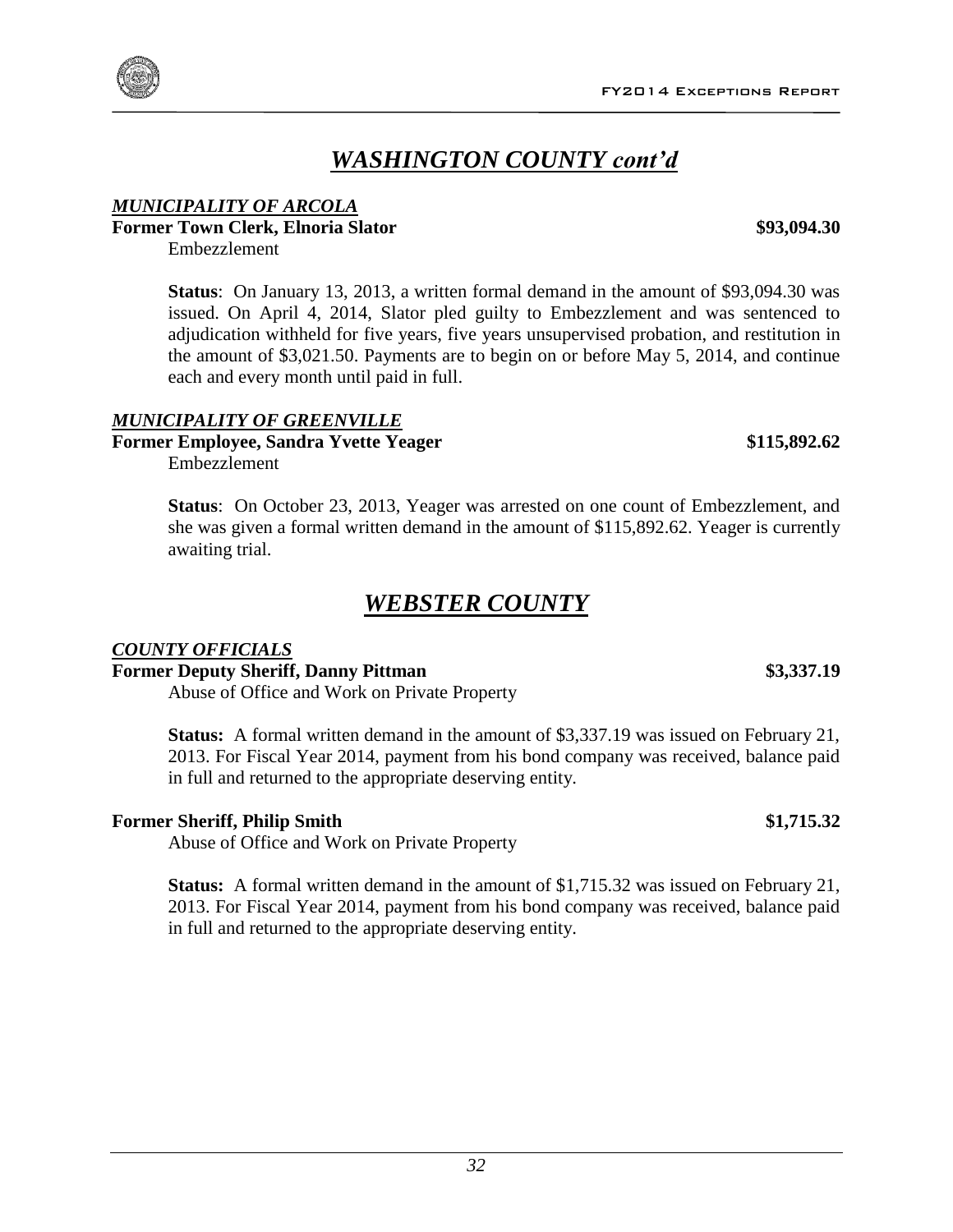## *YALOBUSHA COUNTY*

### *MISSISSIPPI BEEF PROCESSORS* **Former Owner/Manager, Richard N. Hall, Jr. \$577,964.59**

Mail Fraud/Money Laundering

**Status:** On January 25, 2006, Richard N. Hall, Jr. pled guilty to one count of Mail Fraud and one count of Money Laundering in the U.S. District Court. On the same date, Hall entered a plea of guilty to three counts of Mail Fraud, in the Circuit Court. Hall was sentenced, in U.S. District Court, to ninety-six months, with five years post-release supervision, and ordered to pay restitution in the amount of \$751,094.59, and given credit of \$173,130.00, paid by a separate defendant, for a net amount of \$577,964.59 due to the Office of the State Auditor. For Fiscal Year 2014, payments in the amount of \$48,593.42 were received leaving a balance of \$499,492.17.

### **Former Contractor, James Draper \$50,000.00**

Interstate Transportation of Money by Fraud/Money Laundering

**Status:** On July 23, 2008, a federal jury convicted James Draper of one count of Interstate Transportation of Money by Fraud and one count of Money Laundering. On November 7, 2008, Draper was sentenced to serve thirty months in prison, to pay a special assessment of \$200.00, make restitution of \$187,725.00 jointly and severely with Richard Hall. Draper was ordered to make a lump sum payment of \$50,000.00. A federal grand jury found Draper guilty of one count of Aiding and Abetting the Interstate Transportation of Moneys Obtained By Fraud, 18 USC 2314, and one count of Money Laundering, 18 USC 1956 on July 23, 2008. For Fiscal Year 2014, payment in the amount of \$12,419.44 was received leaving a balance of \$12,580.56.

## *COUNTY OFFICIAL*

## **Former Deputy Sheriff, Regis Mister \$4,440.48**

Misappropriation of Funds

**Status:** Mister, who is currently indicted and incarcerated in the Lafayette County Jail on two counts of Murder charges, was indicted on June 11, 2014, on one count of Embezzlement. On June 23, 2014, a written formal demand in the amount of \$4,440.48 was issued.

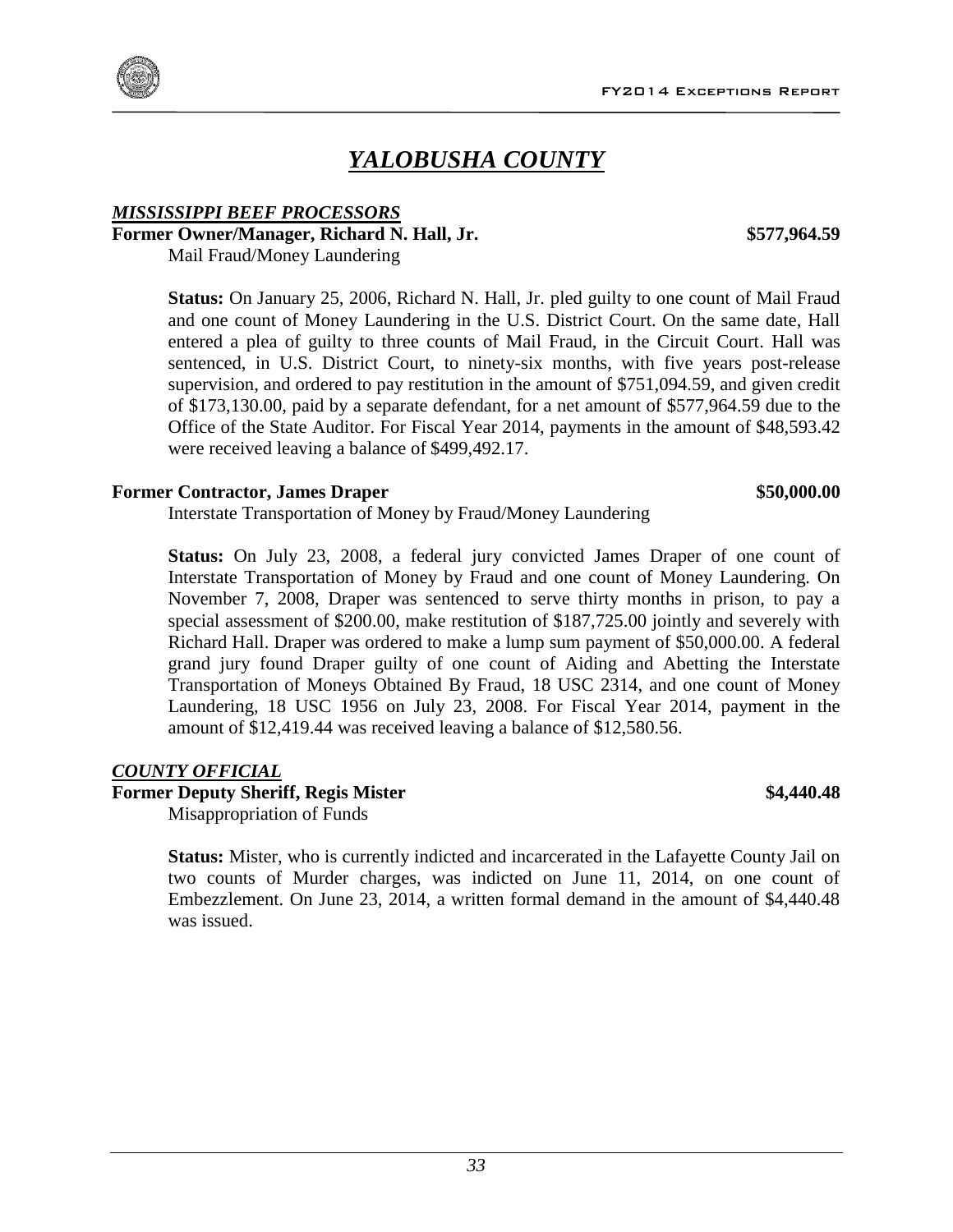



## *YAZOO COUNTY*

## *YAZOO COUNTY CHAMBER OF COMMERCE*

**Former Administrative Manager, Carolyn Coates \$39,517.38** Embezzlement

**Status:** On August 23, 2010, Carolyn Coates pled guilty to Embezzlement and was ordered to make restitution in the amount of \$13,546.40. The bond has already paid \$25,970.98. For Fiscal Year 2014, payments in the amount of \$1,150.00 have been received, leaving a balance of \$7,826.40.

### *YAZOO COUNTY CONVENTION AND VISITORS BUREAU*

## **Former Executive Director, Karen Smith \$37,587.51**

Embezzlement

**Status:** On August 13, 2010, Karen Smith pled guilty to Embezzlement. On March 22, 2011, Smith was sentenced to ten years suspended, with five years of supervised probation and five years unsupervised probation, and was ordered to make restitution of \$37,587.51. For Fiscal Year 2014, payments in the amount of \$3,200.00 have been received, leaving a balance of \$25,828.28.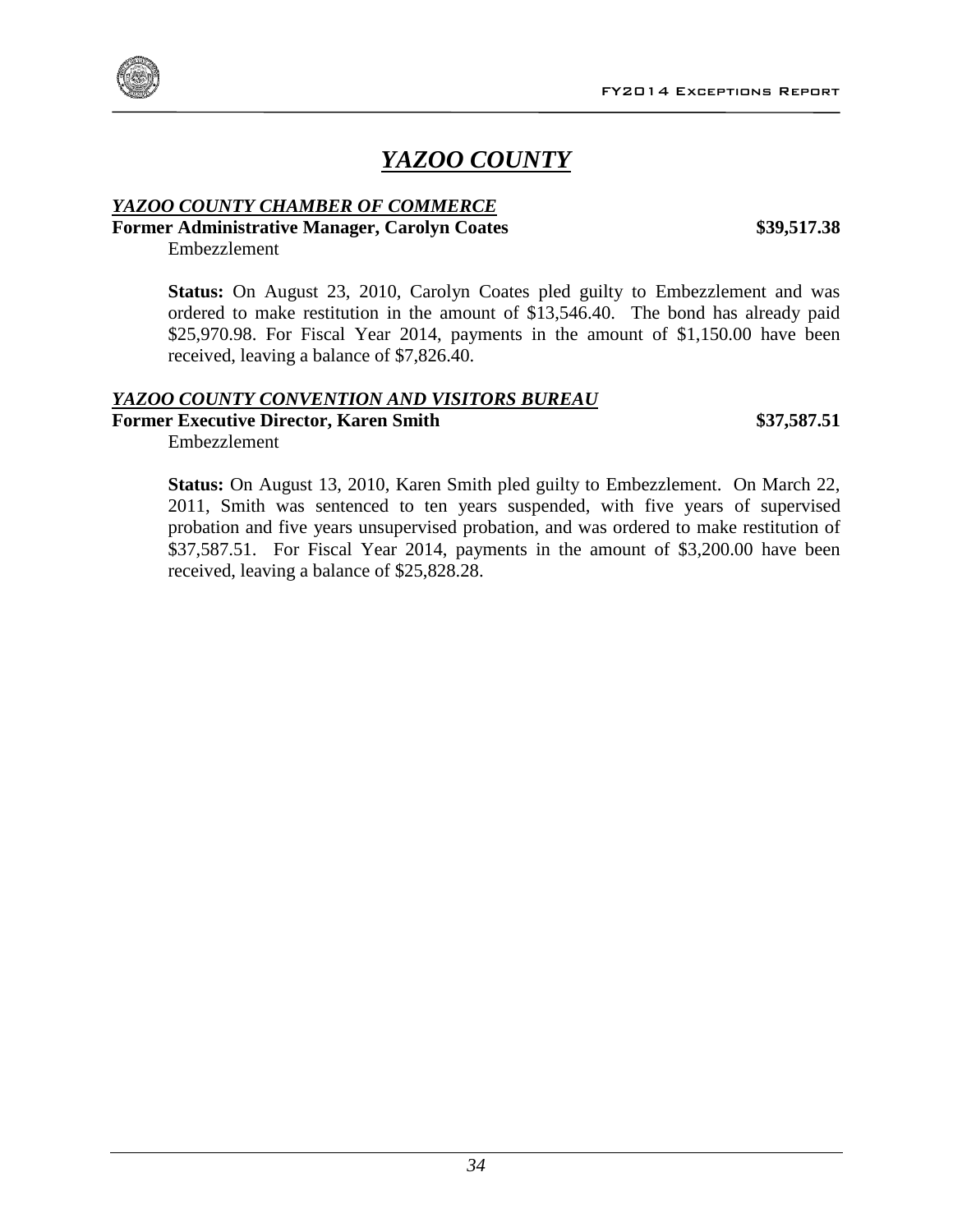



## **EXCEPTIONS TAKEN BY THE PERFORMANCE AUDIT DIVISION**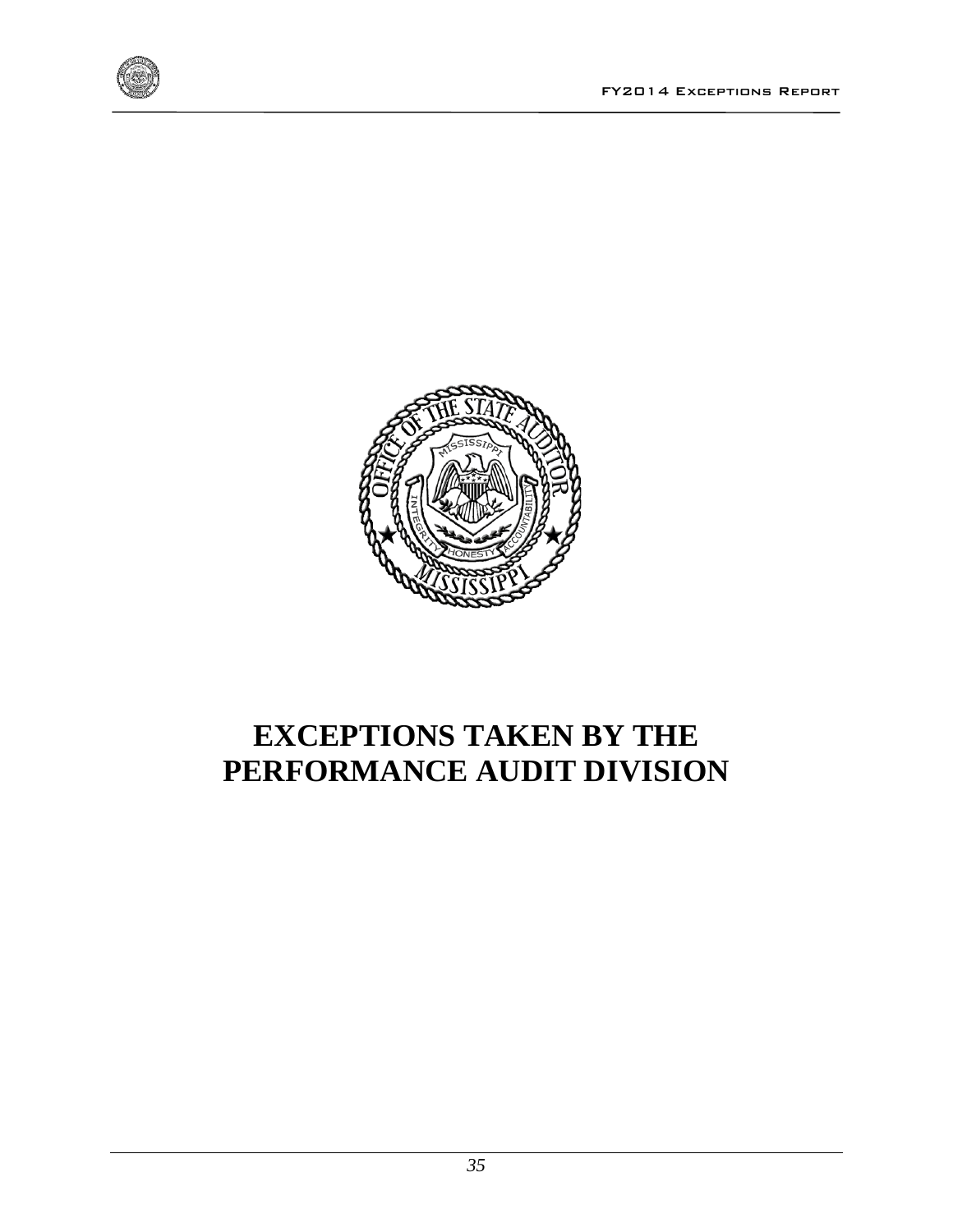

*There were no exceptions taken by the Performance Audit Division for Fiscal Year 2014.*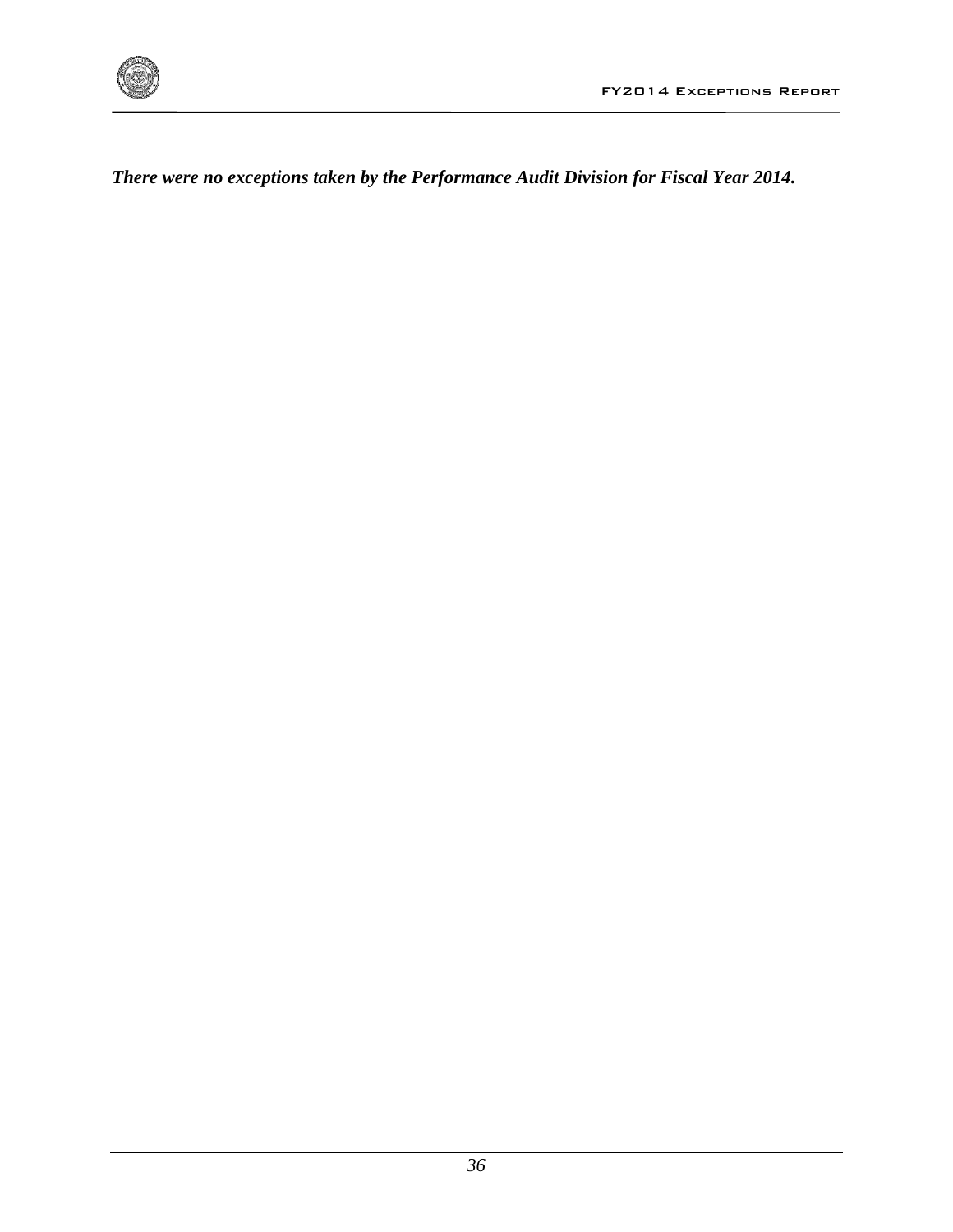



## **EXCEPTIONS TAKEN BY THE PROPERTY DIVISION**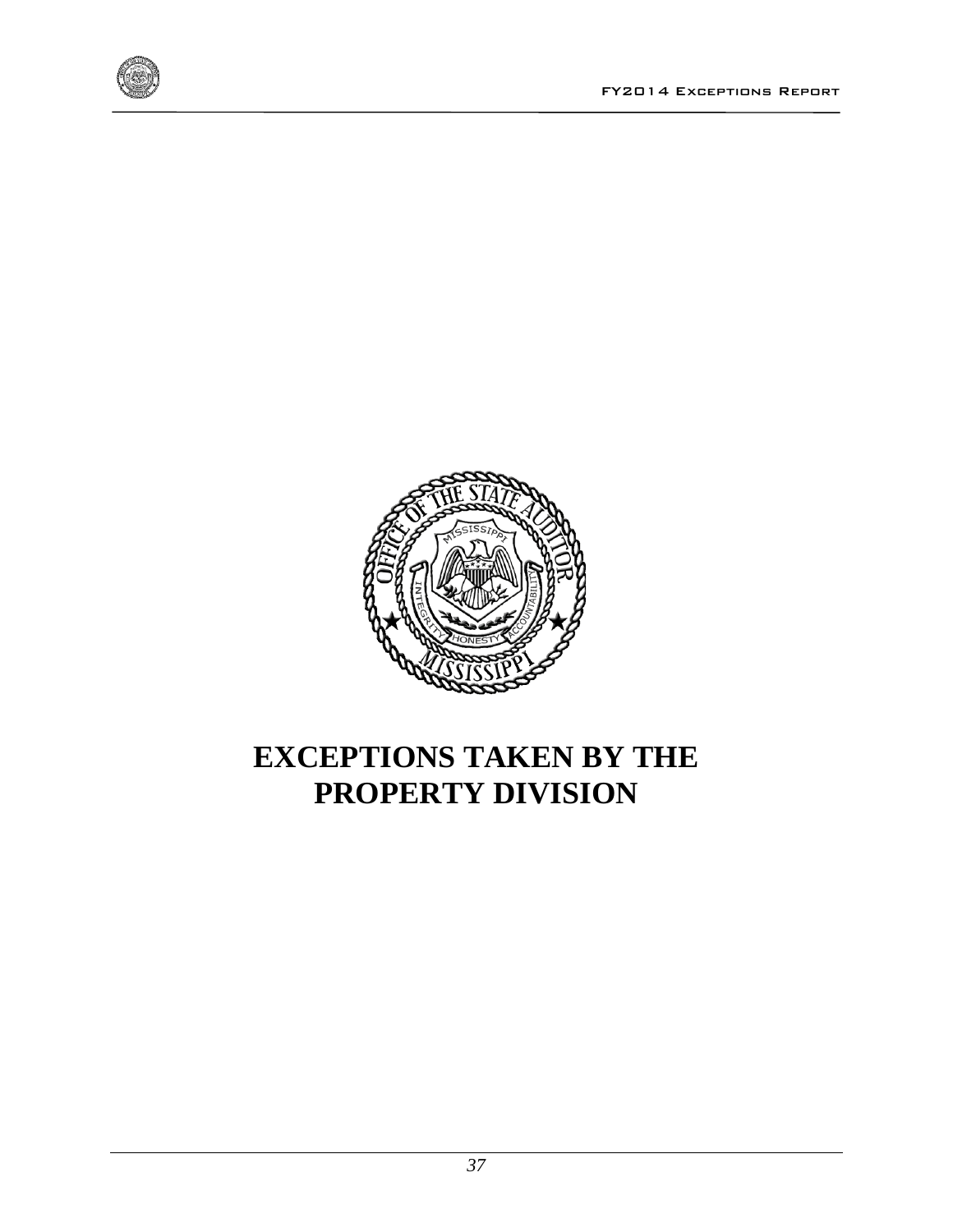

## *BOLIVAR COUNTY*

## *MISSISSIPPI INSTITITUTIONS OF HIGHER LEARNING*

**Delta State University**

### **Delta State University Foundation \$14,145.72**

Repayment for Missing Equipment

**Status:** Paid in full and settled to the appropriate entity.

## *FORREST COUNTY*

### *MISSISSIPPI INSTITITUTIONS OF HIGHER LEARNING*

| <b>University of Southern Mississippi</b> |          |
|-------------------------------------------|----------|
| <b>Clifton Dixon</b>                      | \$172.00 |
| <b>Marjorie McGillis</b>                  | \$3.62   |
| <b>Kristi Motter</b>                      | \$47.06  |
| <b>Howard Paine</b>                       | \$19.34  |
| <b>Martha Resavy</b>                      | \$27.07  |
| <b>Zheng Sun</b>                          | \$100.00 |
| <b>Chris Winstead</b>                     | \$144.32 |
| <b>USM Band Association</b>               | \$103.23 |
| <b>Repayment for Missing Equipment</b>    |          |

**Status:** Paid in full and settled to the appropriate entity

## *HINDS COUNTY*

### *MISSISSIPPI DEPARTMENT OF EDUCATION*

**Robert Massey \$299.01** Repayment for Missing Equipment

**Status:** Paid in full and settled to the appropriate entity.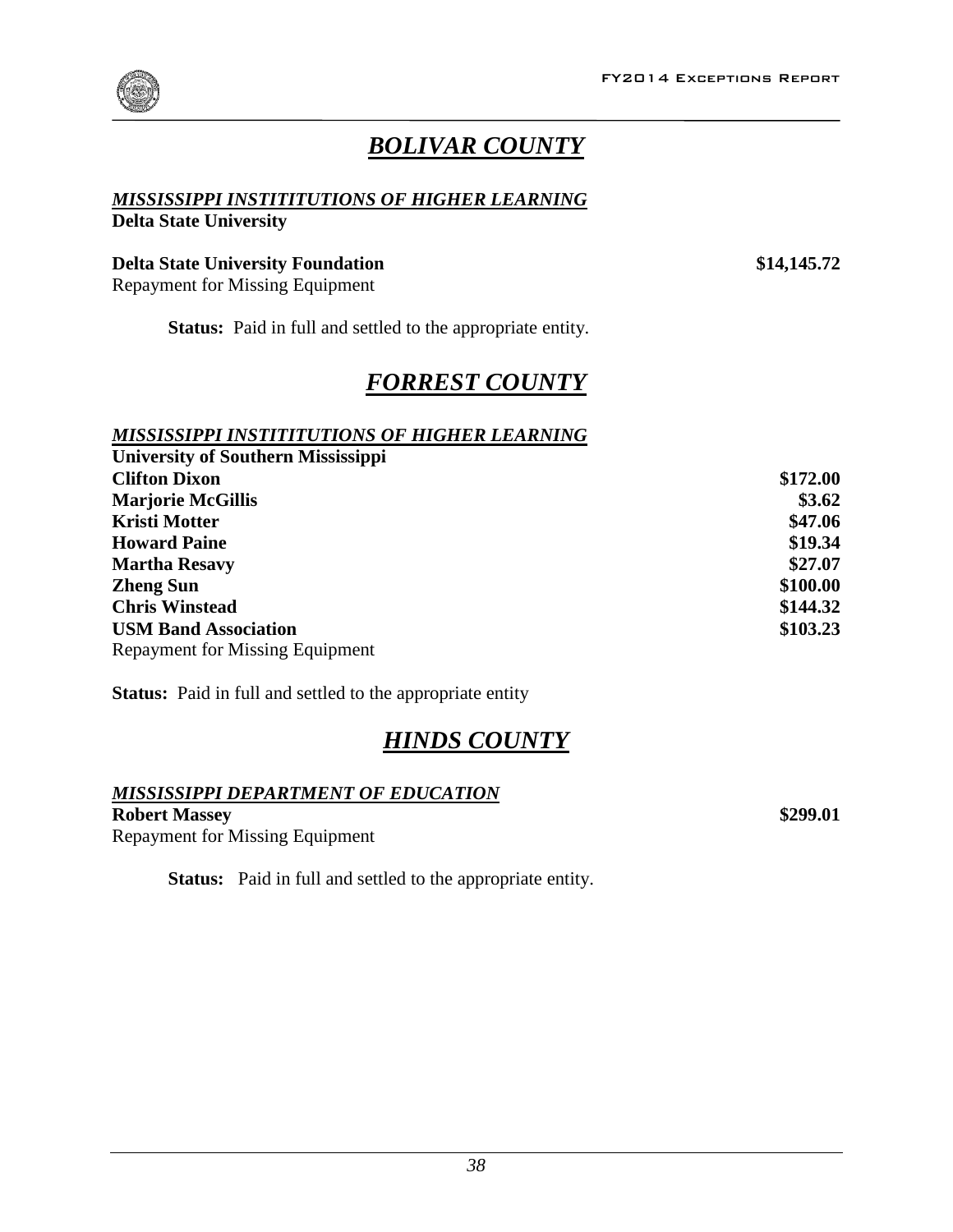

## *HINDS COUNTY cont'd*

## *MISSISSIPPI INSTITUTIONS OF HIGHER LEARNING*

**Jackson State University**

| <b>Farshad Amini</b>                                                                                 | \$92.22    |
|------------------------------------------------------------------------------------------------------|------------|
| <b>Angela Butler</b>                                                                                 | \$26.95    |
| <b>Tom Cooper</b>                                                                                    | \$32.48    |
| <b>Mark Henderson</b>                                                                                | \$7.30     |
| <b>Robert Lawyer</b>                                                                                 | \$4.50     |
| <b>Mahmoud Manzoul</b>                                                                               | \$113.20   |
| <b>Eric McDonald</b>                                                                                 | \$1,480.21 |
| <b>Charles Nielsen</b>                                                                               | \$13.95    |
| <b>Gordon Skelton</b>                                                                                | \$295.50   |
| Hong-Tao Yu                                                                                          | \$317.57   |
| <b>JSU Foundation</b>                                                                                | \$2,766.28 |
| <b>JSU Foundation</b>                                                                                | \$2,383.88 |
| <b>Repayment for Missing Equipment</b>                                                               |            |
| <b>Status:</b> Paid in full and settled to the appropriate entity.                                   |            |
| MISSISSIPPI INSTITUTIONS OF HIGHER LEARNING                                                          |            |
| <b>Linda Garrett</b>                                                                                 | \$15.73    |
| <b>Repayment for Missing Equipment</b>                                                               |            |
| Status: Paid in full and settled to the appropriate entity.                                          |            |
| MISSISSIPPI INSTITITUTIONS OF HIGHER LEARNING                                                        |            |
| <b>University of Mississippi Medical Center Foundation</b><br><b>Repayment for Missing Equipment</b> | \$163.44   |

**Status:** Paid in full and settled to the appropriate entity.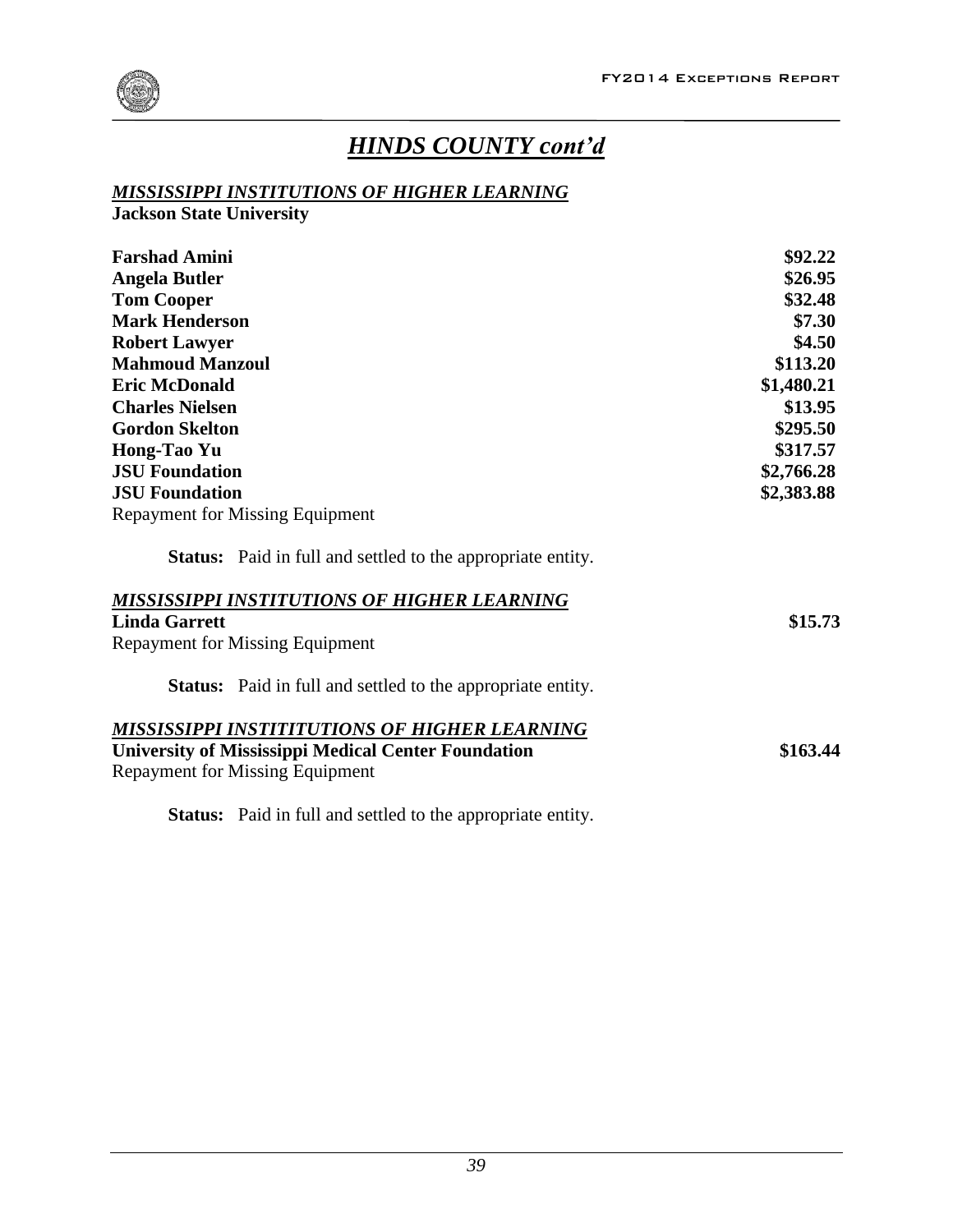

## *HINDS COUNTY cont'd*

### *MISSISSIPPI DEPARTMENT OF WILDLIFE, FISHERIES & PARKS*

| <b>Betty Barnett</b>                   | \$2.47   |
|----------------------------------------|----------|
| <b>Dale Bell</b>                       | \$12.17  |
| <b>Jerry Carter</b>                    | \$169.70 |
| <b>Andre Hollis</b>                    | \$5.99   |
| <b>Ronnie Kerr</b>                     | \$3.63   |
| <b>Thomas Mann</b>                     | \$8.42   |
| <b>Clay Ready</b>                      | \$2.09   |
| <b>Matthew Roberts</b>                 | \$21.84  |
| <b>Michael Stegall</b>                 | \$4.85   |
| <b>Roger Tankesly</b>                  | \$11.09  |
| <b>Bobby Wilder</b>                    | \$7.33   |
| <b>Repayment for Missing Equipment</b> |          |

**Status:** Paid in full and settled to the appropriate entity.

## *LEFLORE COUNTY*

## *MISSISSIPPI INSTITITUTIONS OF HIGHER LEARNING*

**Mississippi Valley State University**

| <b>R.H. Hicks</b>                      | \$16.99  |
|----------------------------------------|----------|
| Debora Jackson                         | \$15.99  |
| <b>Walter Parker</b>                   | \$480.41 |
| <b>Repayment for Missing Equipment</b> |          |

**Status:** Paid in full and settled to the appropriate entity.

## *OKTIBBEHA COUNTY*

### *MISSISSIPPI INSTITITUTIONS OF HIGHER LEARNING* **Mississippi State University**

**Gregory Dunaway \$98.95 Deidre Edwards \$3.49** Repayment for Missing Equipment

**Status:** Paid in full and settled to the appropriate entity.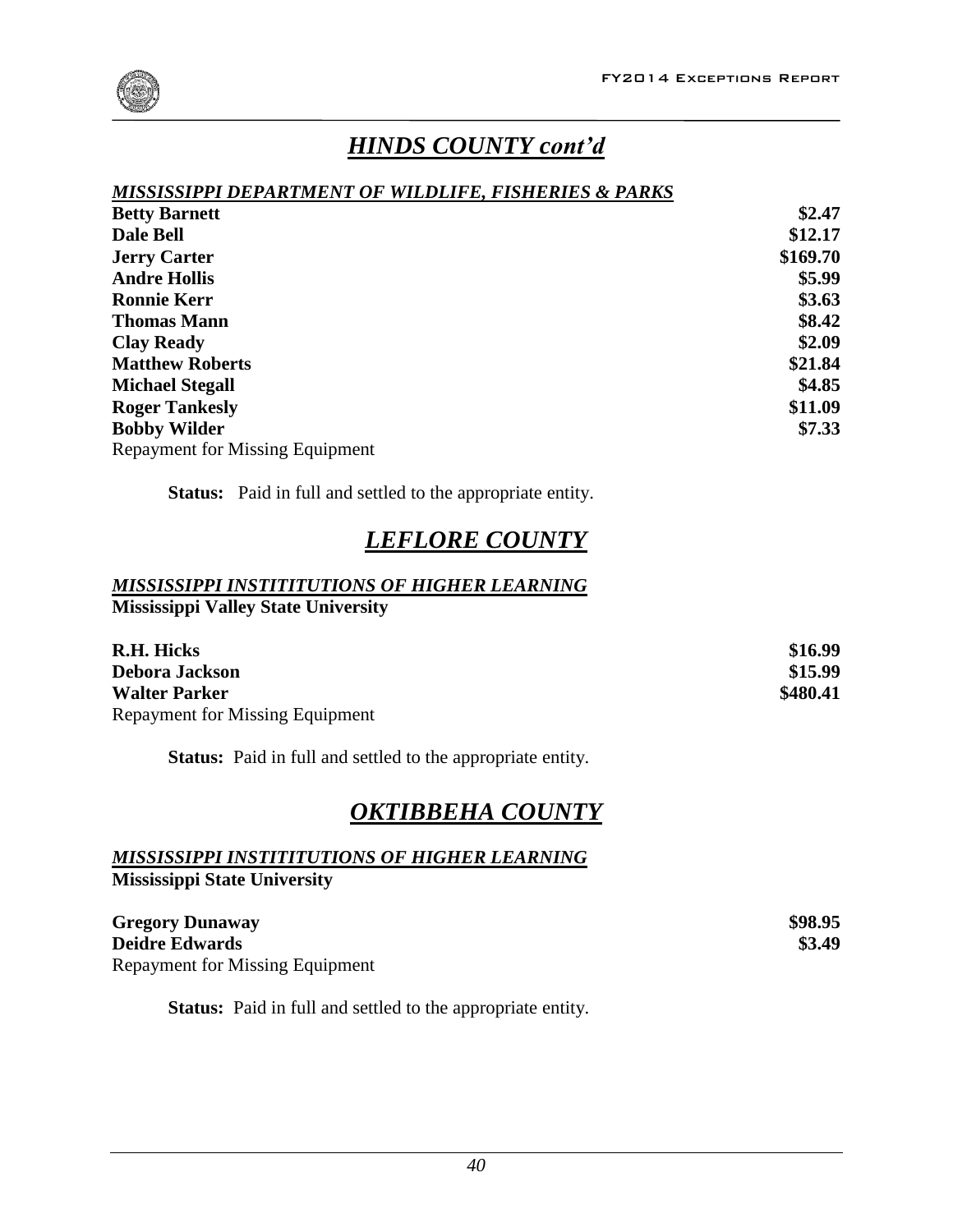





## **INDEX BY COUNTY**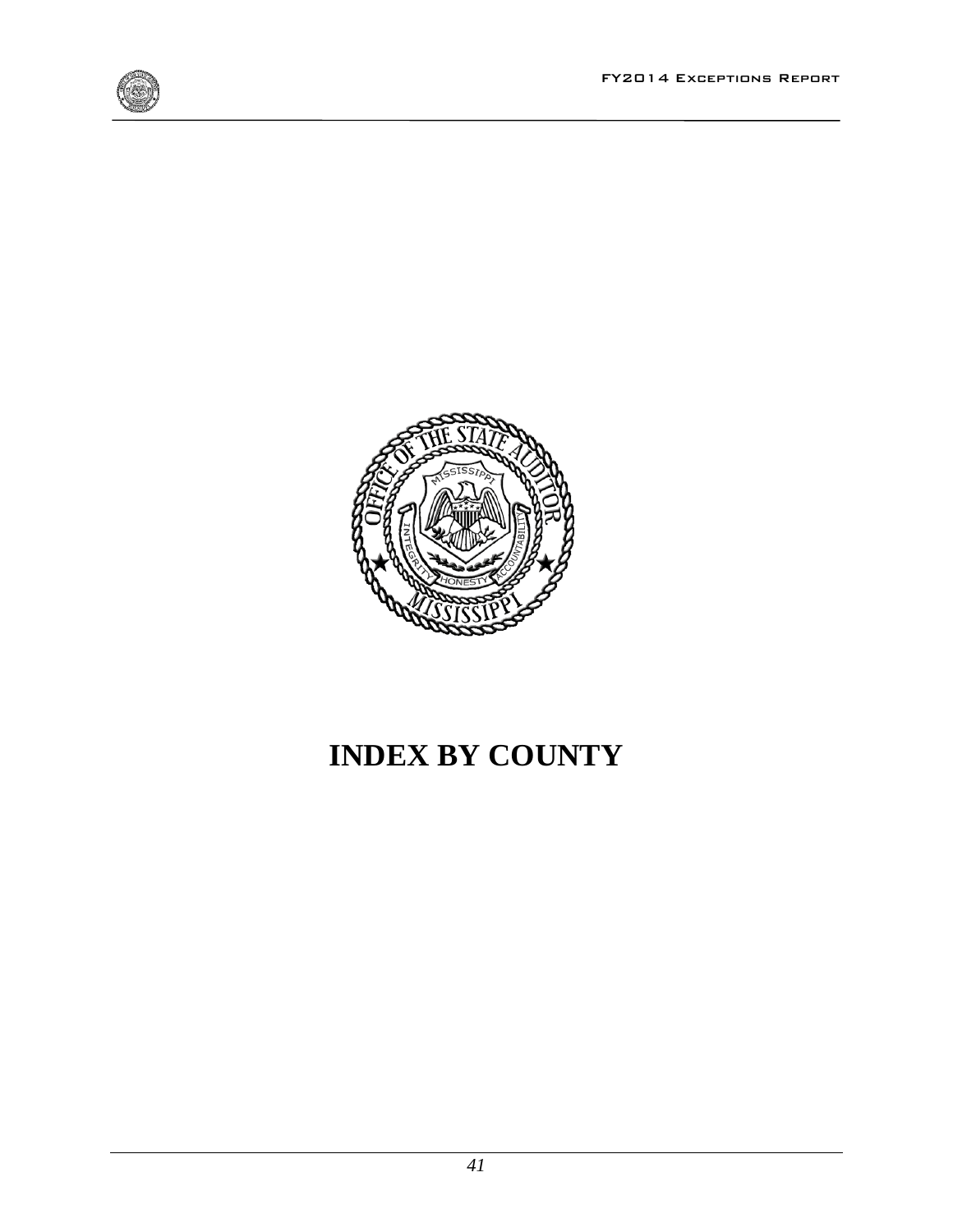

| Adams None           |
|----------------------|
| Alcorn None          |
| AmiteNone            |
|                      |
| Benton None          |
| Bolivar 11, 38       |
| CalhounNone          |
| Carroll None         |
| Chickasaw None       |
| Choctaw None         |
| ClaiborneNone        |
|                      |
| ClayNone             |
| Coahoma None         |
|                      |
| CovingtonNone        |
|                      |
| Forrest  12, 38      |
| Franklin  12, 13     |
|                      |
|                      |
|                      |
| Hancock None         |
| Harrison 14, 15, 16  |
| Hinds 16, 38, 39, 40 |
|                      |
|                      |
| IssaquenaNone        |
|                      |

| JasperNone                 |  |
|----------------------------|--|
|                            |  |
| Jefferson Davis 19, 20, 21 |  |
|                            |  |
|                            |  |
|                            |  |
| Lamar None                 |  |
| Lauderdale 22              |  |
| LawrenceNone               |  |
|                            |  |
|                            |  |
|                            |  |
|                            |  |
|                            |  |
| MadisonNone                |  |
| MarionNone                 |  |
| Marshall  8, 23            |  |
| MonroeNone                 |  |
|                            |  |
| MontgomeryNone             |  |
| NeshobaNone                |  |
|                            |  |
|                            |  |
| Oktibbeha 8,40             |  |
| Panola 24, 25              |  |
| Pearl River  25, 26        |  |
|                            |  |

| Pike  27           |  |
|--------------------|--|
| Pontotoc None      |  |
|                    |  |
|                    |  |
| Rankin  28         |  |
|                    |  |
| Sharkey None       |  |
|                    |  |
| SmithNone          |  |
|                    |  |
|                    |  |
| TallahatchieNone   |  |
| Tate None          |  |
| Tippah None        |  |
| Tishomingo None    |  |
| Tunica None        |  |
|                    |  |
|                    |  |
|                    |  |
| Washington  31, 32 |  |
| Wayne None         |  |
|                    |  |
| WilkinsonNone      |  |
|                    |  |
| Yalobusha  33      |  |
|                    |  |
|                    |  |